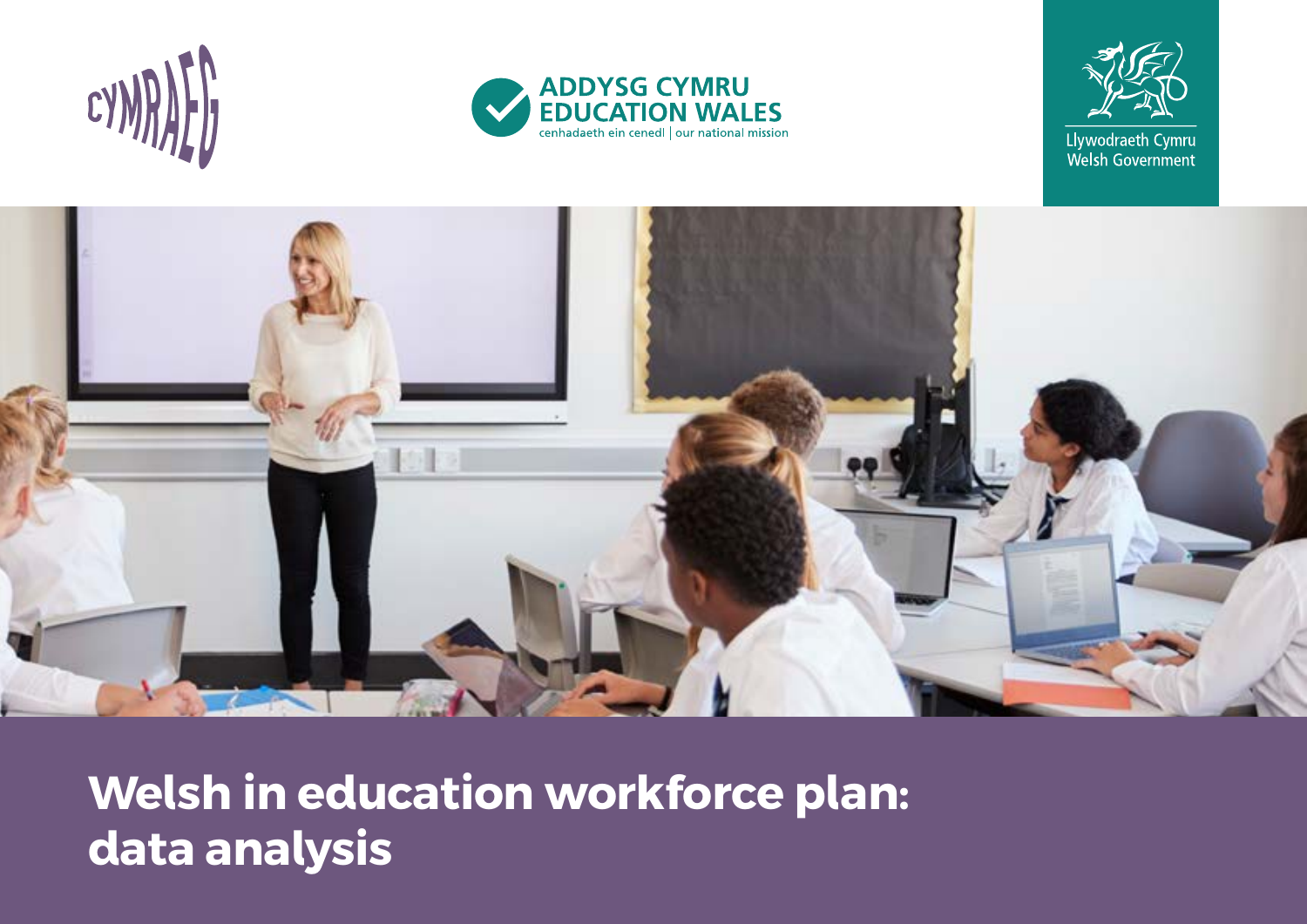# **Welsh in education workforce plan: data analysis**

# **Audience**

Bodies involved or interested in the Welsh-medium education workforce and developing the Welsh language skills of education practitioners, including: schools, initial teacher education (ITE) partnerships, teaching unions, regional consortia and partnerships, local authorities, Estyn, Education Workforce Council (EWC), National Academy for Educational Leadership (NAEL), Coleg Cymraeg Cenedlaethol, Welsh Language Sabbatical Scheme providers, CYDAG, university departments of Welsh, Mudiad Meithrin, Welsh Language Commissioner and others with an interest.

## **Overview**

This data analysis document accompanies the 'Welsh in education workforce plan'. It provides a range of data on the education workforce from a number of sources. This data has been used to inform the actions in the plan. Our intention is to update this analysis at timely intervals in order to use the most recent data as we monitor and refine the actions in this long-term plan.

# **Action required**

For information.

# **Further information**

Enquiries about this document should be directed to: Pedagogy, Leadership and Professional Learning Division The Education Directorate Welsh Government Cathays Park, Cardiff CF10 3NQ

e-mail: athrawoncc.wmteachers@gov.wales

**WG\_Education** 

**F[acebook/EducationWales](https://www.facebook.com/educationwales/)** 

# **Additional copies**

This document can be accessed from the Welsh Government's website at<https://gov.wales/education-skills>

# **Related documents**

'Welsh in education workforce plan' 'Welsh in education workforce plan: summary of Welsh in education strategic plans'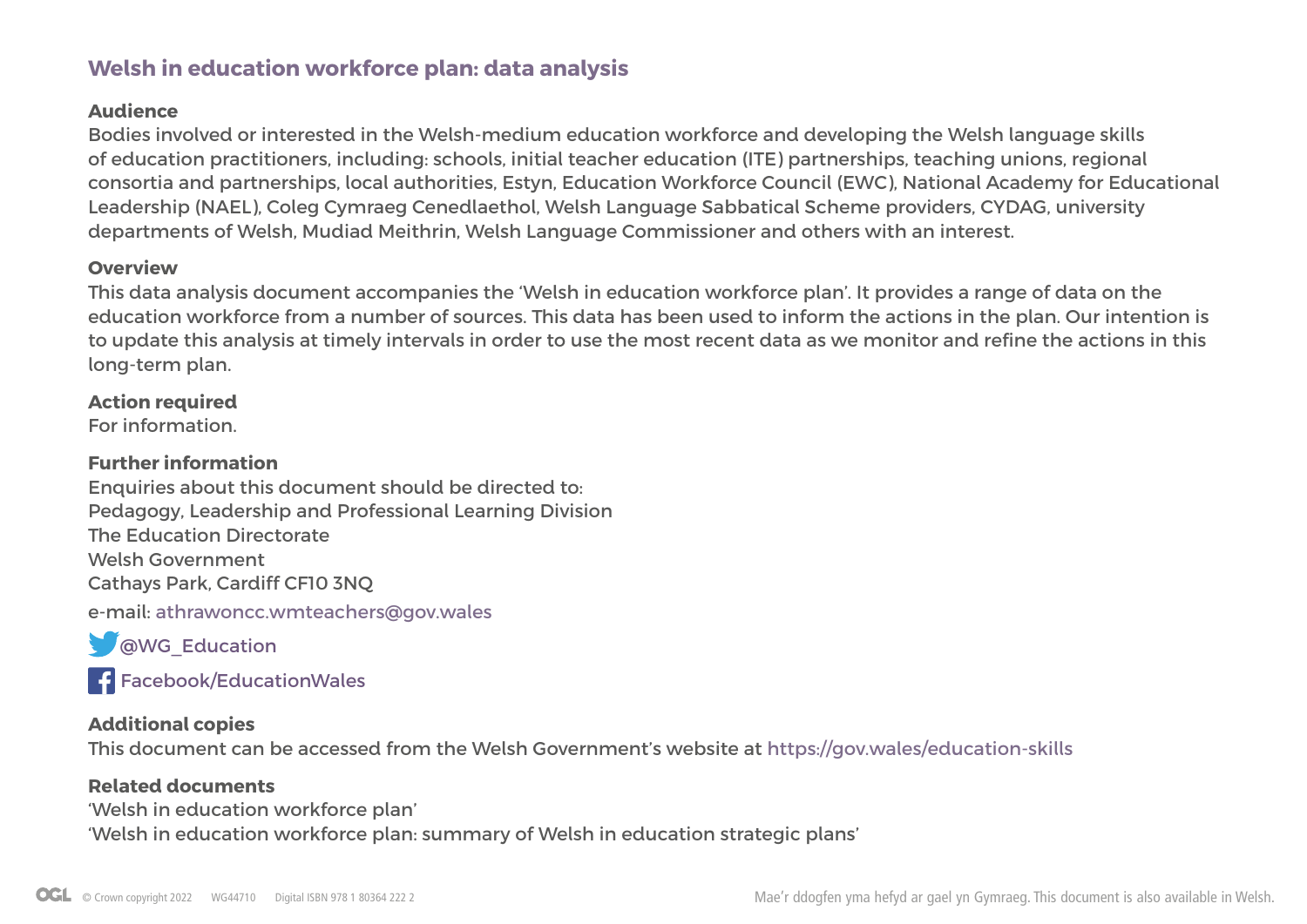# **Contents**

| Introduction                                                                                                                                                                                          | 2  |
|-------------------------------------------------------------------------------------------------------------------------------------------------------------------------------------------------------|----|
| Aim 1: Increase the number of teachers able to teach Welsh as a subject and other subjects through the medium of Welsh                                                                                | 2  |
| Aim 2: Increase the number of practitioners able to work through the medium of Welsh who are supporting learners                                                                                      | 23 |
| Aim 3: Develop all practitioners' Welsh language skills and expertise to teach Welsh and through the medium of Welsh                                                                                  | 26 |
| Aim 4: Develop leadership capacity for Welsh-medium schools and equip all leaders with skills to strategically plan the<br>development of Welsh within a culture of schools as learning organisations | 30 |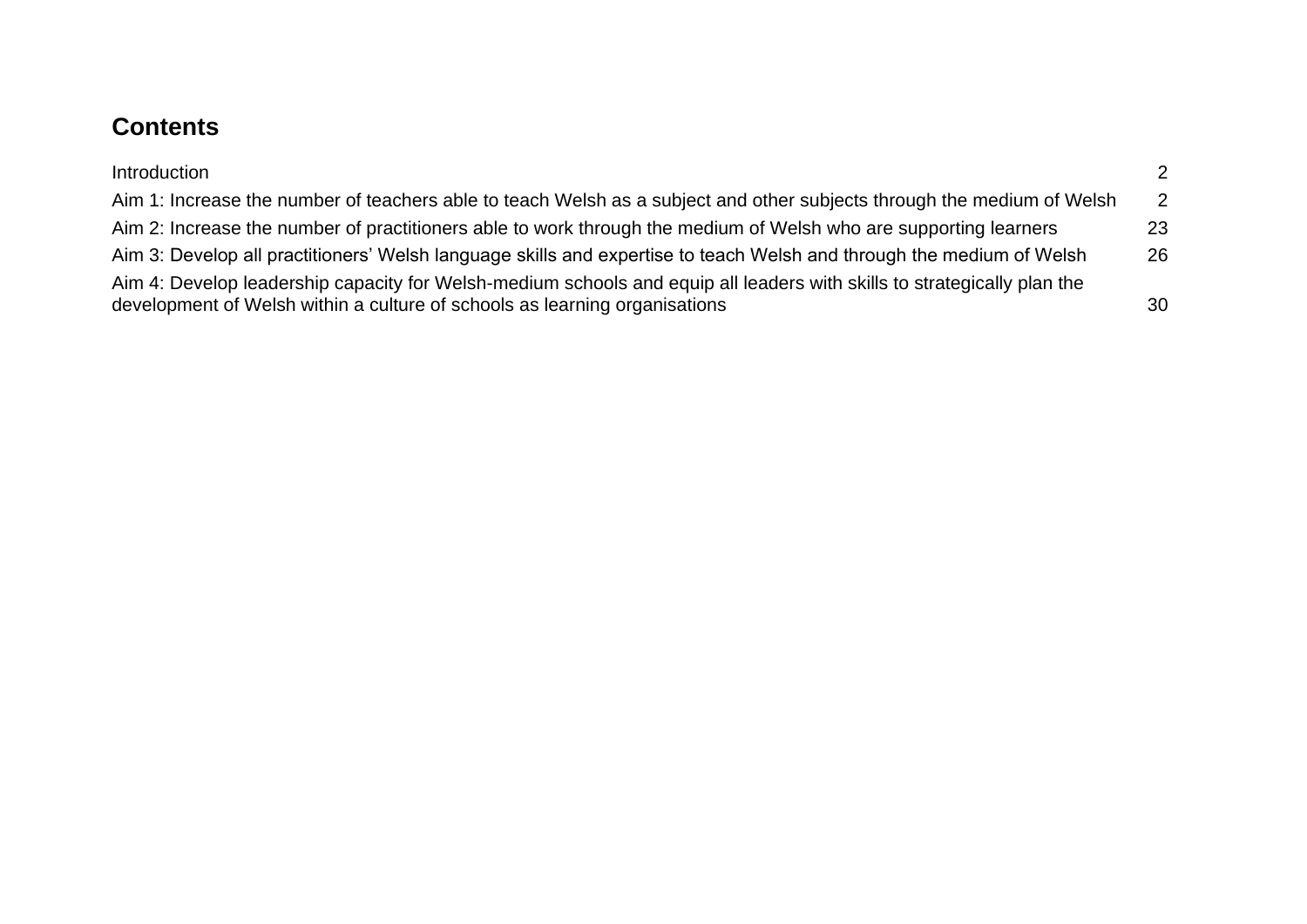# <span id="page-3-0"></span>**Introduction**

This document sits alongside the 'Welsh in education workforce plan'. It sets out some of the key data that we have used to determine the actions set out in the plan. Our intention is to update this analysis at timely intervals in order to use the most recent data as we monitor and refine the actions in the long-term plan.

# <span id="page-3-1"></span>**Aim 1: Increase the number of teachers able to teach Welsh as a subject and other subjects through the medium of Welsh**

Cymraeg 2050 sets long-term targets for increasing teacher numbers as follows.

| Number of primary teachers who teach through the medium of Welsh  |                                           |             |             |  |  |  |
|-------------------------------------------------------------------|-------------------------------------------|-------------|-------------|--|--|--|
| 2015 to 2016 baseline                                             | 2021 target<br>2050 target<br>2031 target |             |             |  |  |  |
| 2,900                                                             | 3,100                                     | 3,900       | 5,200       |  |  |  |
| Number of secondary teachers who teach Welsh as a subject         |                                           |             |             |  |  |  |
| 2015 to 2016 baseline                                             | 2021 target                               | 2031 target | 2050 target |  |  |  |
| 500                                                               | 600                                       | 900         | 1,200       |  |  |  |
| Secondary teachers who teach subjects through the medium of Welsh |                                           |             |             |  |  |  |
| 2015 to 2016 baseline                                             | 2021 target                               | 2031 target | 2050 target |  |  |  |
| 1,800                                                             | 2,200                                     | 3,200       | 4,200       |  |  |  |

In order to project the number of teachers needed to teach Welsh or through the medium of Welsh by 2021, 2031 and 2050, pupil projections, the Government's targets regarding Welsh-medium education, as well as the pupil:teacher ratios are all used for these years for the primary and secondary sector. As such, should the number of learners in Welsh-medium education remain static and the pupil projections reduce, then these would have a knock-on on the target number of teachers. Therefore, the targets for the number of teachers cannot be looked at in isolation.

It is hoped that Census 2021 data will be available later in 2022. This data, along with the latest data on pupil projections, will be used to update the trajectory for reaching one million Welsh speakers.

In addition, more detailed information on the Welsh language ability of the school workforce and the use of Welsh within the context of the school from the School Workforce Annual Census (SWAC) will be considered in updating targets for Cymraeg 2050. As the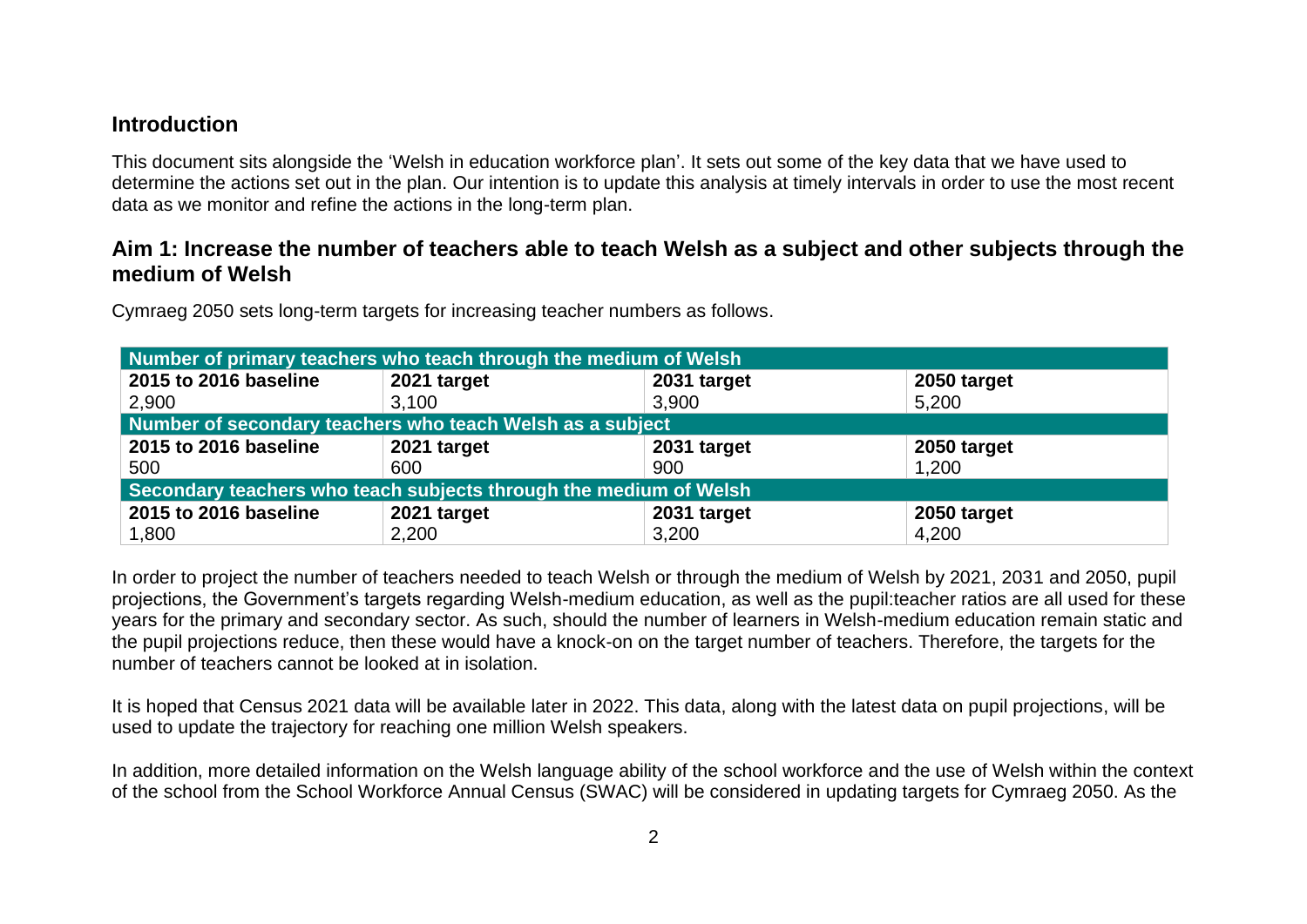information is collected at an individual level it will enable the analysis of trends over time and the movement of staff in and out of the profession.

The latest published data on progress against the Cymraeg 2050 targets, based on the 2020 to 2021 academic year, can be seen in table 1.1 below. The data shows that:

- following a decrease in the number of primary teachers in 2019 to 2020 the number increased in 2020 to 2021, and there is now a small shortfall of 7% (229) in the number of primary Welsh-medium teachers against the 2021 target
- the number of secondary teachers has increased over the past 3 years. However, there remains a shortfall of 14% (405) in the combined number of secondary teachers able to teach Welsh or subjects through the medium of Welsh.

This plan will take us up to the 2031 targets. Therefore, taking account of the shortfall against the 2021 targets, the number of additional teachers required by 2031 will be as outlined in table 1.2 below.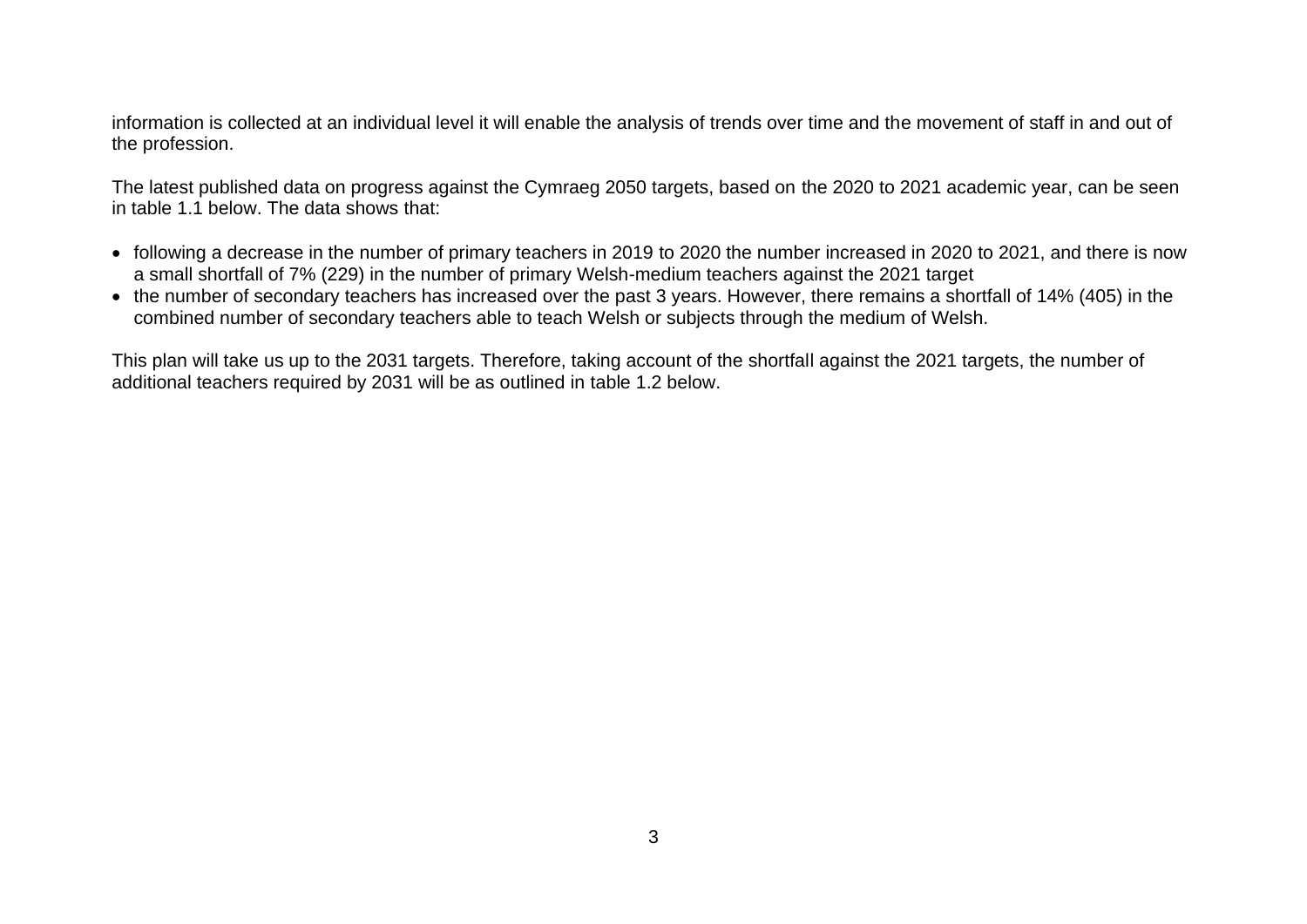



Source: Pupil Level Annual School Census (PLASC)

<sup>1</sup> Supply teachers are not included in this data. Data on supply teachers can be found in table 1.12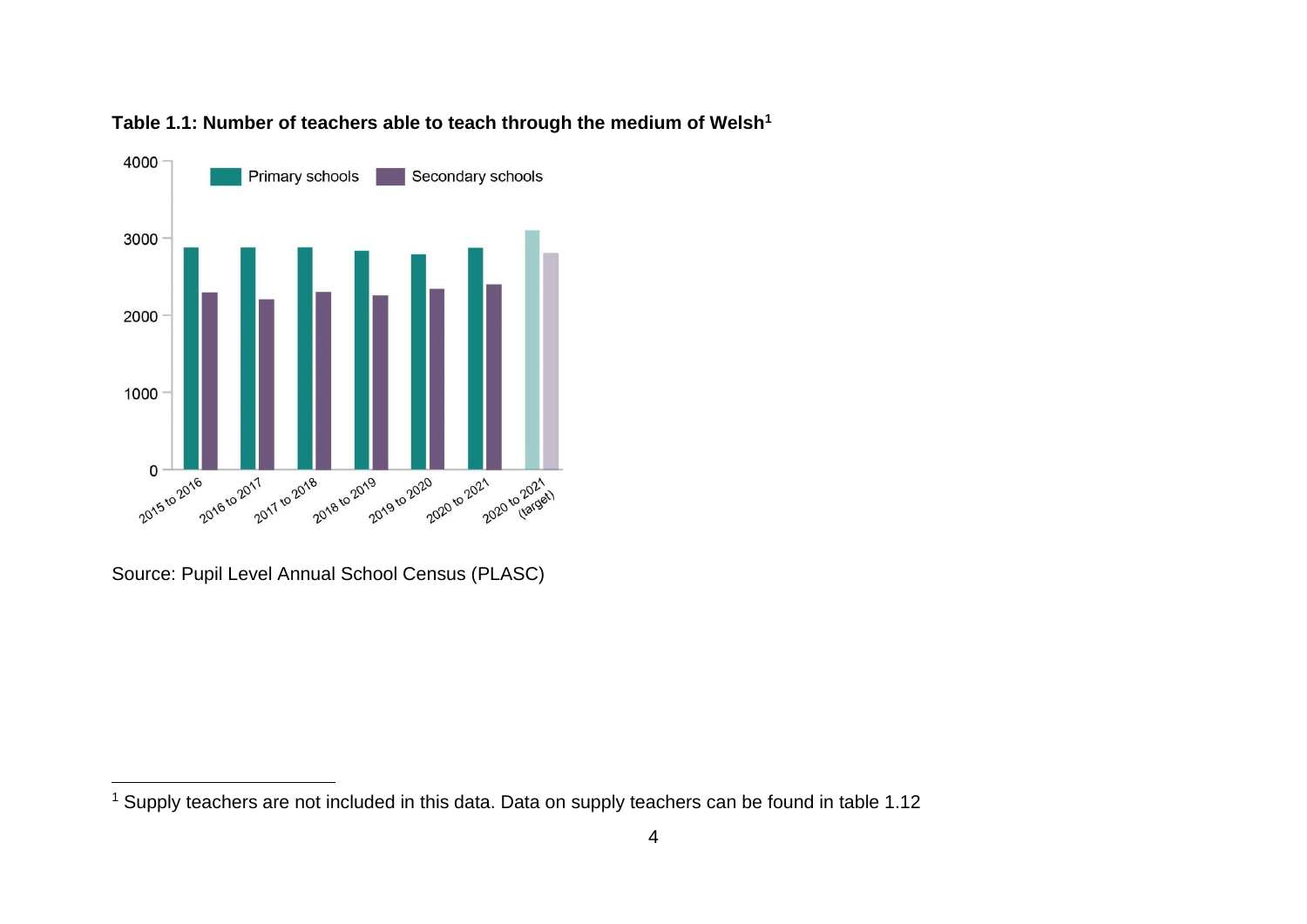## **Table 1.2: Number of teachers required to meet 2031 targets**

| Number of primary teachers who teach through the medium of Welsh            |                      |                        |                                                           |
|-----------------------------------------------------------------------------|----------------------|------------------------|-----------------------------------------------------------|
| 2020 to 2021 baseline<br>2,871                                              | 2031 target<br>3,900 | Gap to target<br>1,029 | Approximate additional no. of teachers<br>per year<br>103 |
| Number of secondary teachers who teach Welsh as a subject                   |                      |                        |                                                           |
| 2020 to 2021 baseline<br>391                                                | 2031 target<br>900   | Gap to target<br>509   | Approximate additional no. of teachers<br>per year<br>51  |
| Number of secondary teachers who teach subjects through the medium of Welsh |                      |                        |                                                           |
| 2020 to 2021 baseline<br>2004                                               | 2031 target<br>3,200 | Gap to target<br>1,196 | Approximate additional no. of teachers<br>per year<br>119 |

Source: PLASC

The Teacher Planning and Supply Model (TPSM) generates 2 desired intake numbers, one for the needs of the primary sector and the other for the secondary sector. These are notified to the Education Workforce Council (EWC) in the autumn each year. The EWC then assigns recruitment allocations at the programme level for individual ITE partnerships (apart from the Open University which provides part-time and employment-based provision) across Wales for the following academic year. There is an expectation that ITE partnerships should be working towards at least 30% of the annual intake preparing to teach through the medium of Welsh.

The desired intake for the 2022 to 2023 academic year is in table 1.3 below and should the ITE partnerships deliver the 30% annual intake of students preparing to teach through the medium of Welsh, there should be a sufficient supply of teachers for the sector moving forward.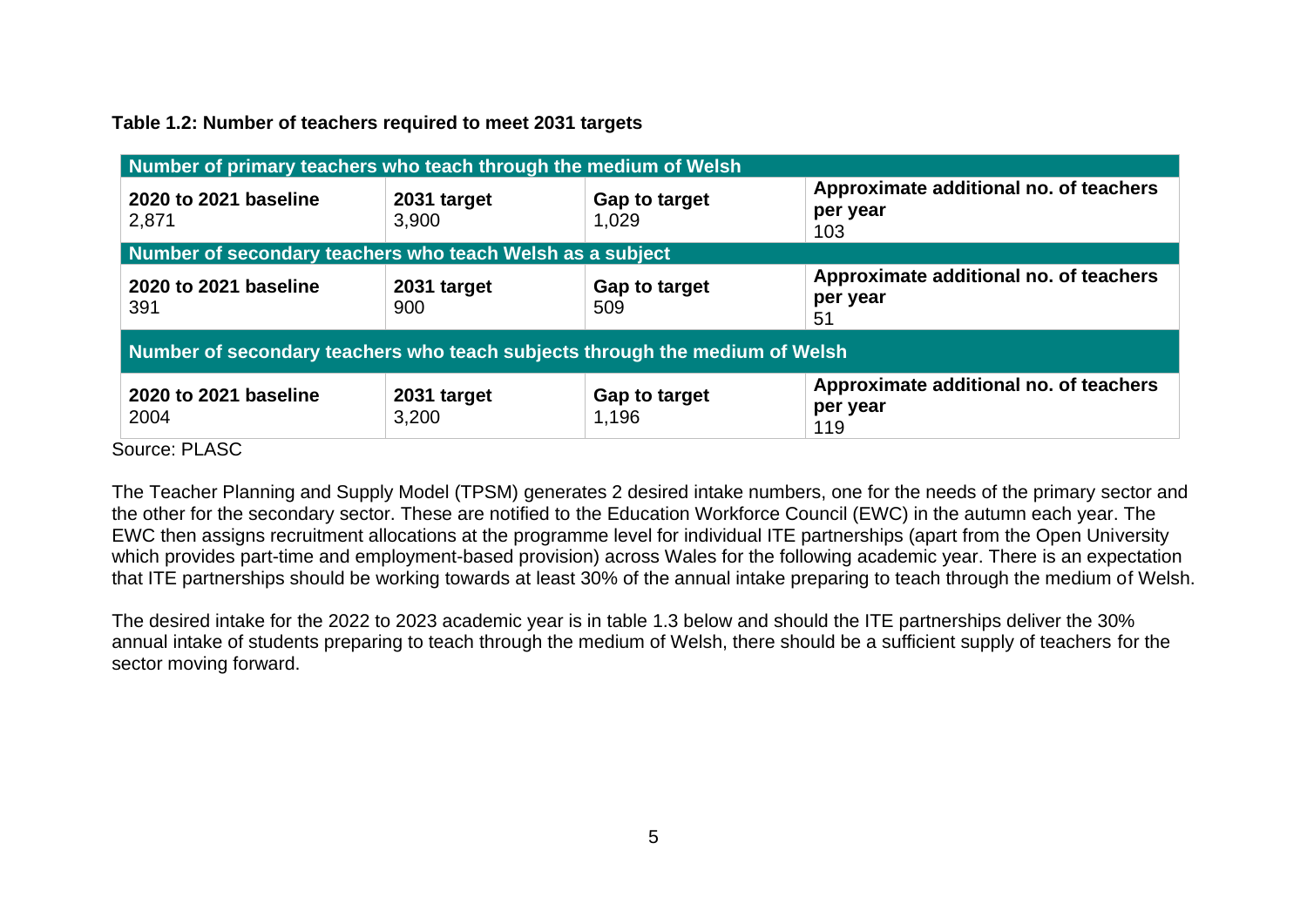### **Table 1.3: Desired stock of new teachers 2022 to 2023**

|                | Undergraduate | <b>Postgraduate</b> | Total | 30% Welsh-medium |
|----------------|---------------|---------------------|-------|------------------|
| <b>Primary</b> | 264           | 398                 | 662   | 198              |
| Secondary      |               |                     | 948   | 284              |
| <b>Total</b>   |               |                     | 1,610 | 482              |

Source: EWC

The data on the number of students on ITE courses preparing to teach in Welsh in table 1.4 below indicates that we're on the right path to be able to meet the primary target, should the number of students remain as 145, the number in 2019 to 20, or increase further. However, the number preparing to teach in secondary schools needs to substantially increase if we are to meet the targets. We need to double the number of students preparing to teach in secondary schools in order to meet the targets, and that is not taking into account staff turnover within schools.

# **Table 1.4: First years on ITE courses in Wales training to teach in Welsh by school level and year<sup>2</sup>**

|                       | 2015 to 2016 | 2016 to 2017 | 2017 to 2018 | 2018 to 2019 | 2019 to 2020 |
|-----------------------|--------------|--------------|--------------|--------------|--------------|
| <b>All</b>            | 245          | 235          | 210          | 175          | 235          |
| <b>Primary school</b> | 150          | 145          | 110          | 95           | 145          |
| Secondary school      | 95           | 90           | 100          | 75           | 90           |

Source: StatsWales

In addition to traditional full-time ITE courses, since 2020 to 2021 new part-time and work-based salaried PGCE for teaching in primary and secondary schools have been delivered by the Open University. Table 1.5 shows the number of entrants to the parttime PGCE and table 1.6 the number of entrants to the Salaried PGCE. There is scope to increase the number of enrolments on both routes to teach through the medium of Welsh in future years.

<sup>2</sup> [StatsWales](https://statswales.gov.wales/v/Kul1)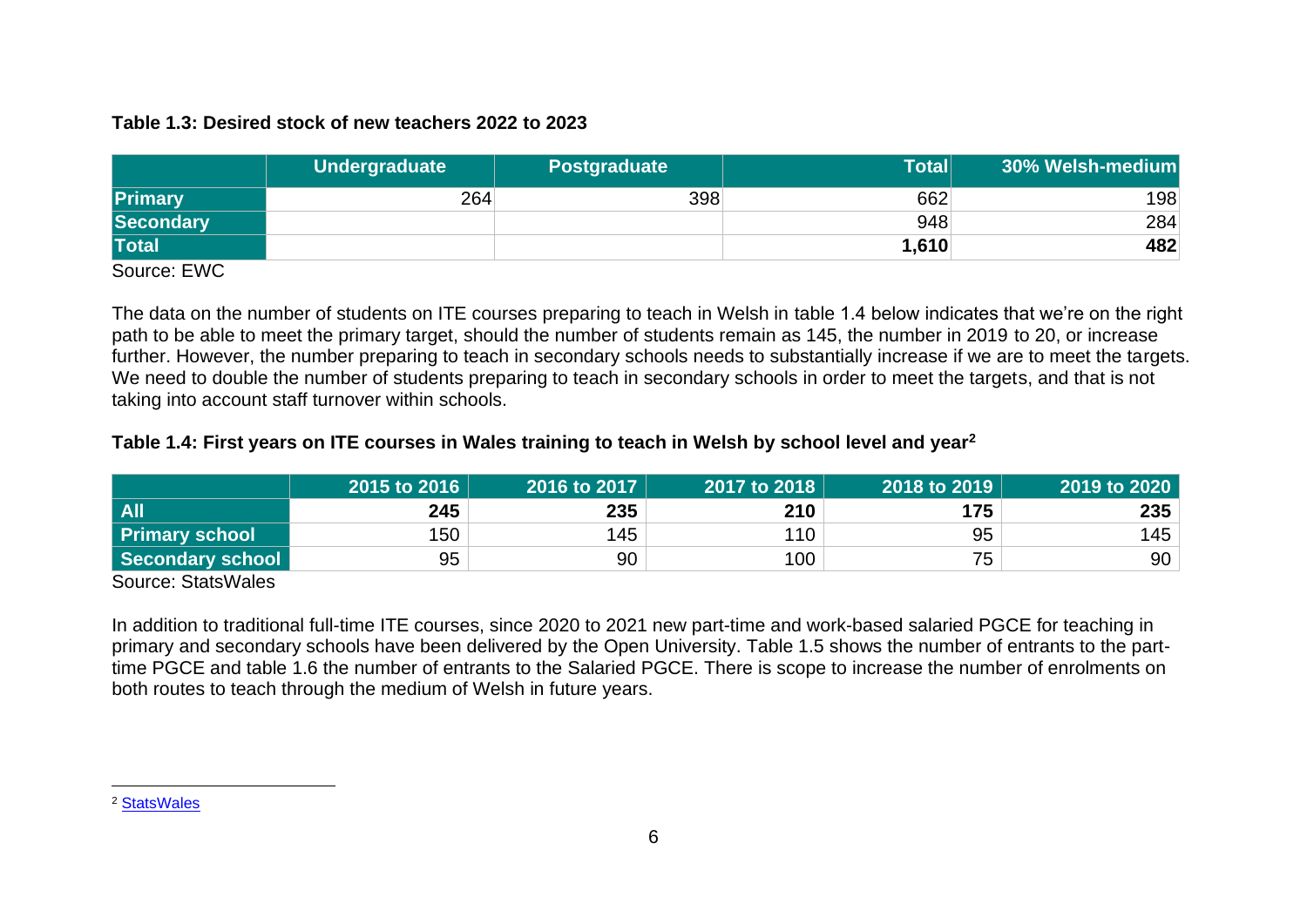# **Table 1.5: Entrants to part-time PGCE**

|                                          | 2020 to<br>2021 | 2021 to<br>2022 |
|------------------------------------------|-----------------|-----------------|
| <b>Primary Welsh-medium enrolments</b>   | $\star$         | 5               |
| <b>Primary English-medium enrolments</b> | 40              | 45              |
| <b>Total primary enrolments</b>          | 45              | 50              |
| Secondary Welsh-medium enrolments        | 5               | $\star$         |
| Secondary English-medium enrolments      | 5               | 20              |
| <b>Total secondary enrolments</b>        | 10              | 20              |
| <b>Total part-time enrolments</b>        | 55              | 70              |

Source: Welsh Government

1, 2 are represented as \*. All other numbers are rounded to the nearest multiple of 5.

# **Table 1.6: Recruitment to the Salaried PGCE**

|                                          | 2020 to<br>2021 | 2021 to<br>2022 |
|------------------------------------------|-----------------|-----------------|
| <b>Primary Welsh-medium enrolments</b>   | 5               | 20              |
| <b>Primary English-medium enrolments</b> | 45              | 45              |
| <b>Total primary enrolments</b>          | 55              | 65              |
| Secondary Welsh-medium enrolments        | 15              | 5               |
| Secondary English-medium enrolments      | 15              | 20              |
| <b>Total secondary enrolments</b>        | 30              | 30              |
| <b>Total salaried enrolments</b>         | 85              | 90              |

Source: Welsh Government

1, 2 are represented as \*. All other numbers are rounded to the nearest multiple of 5.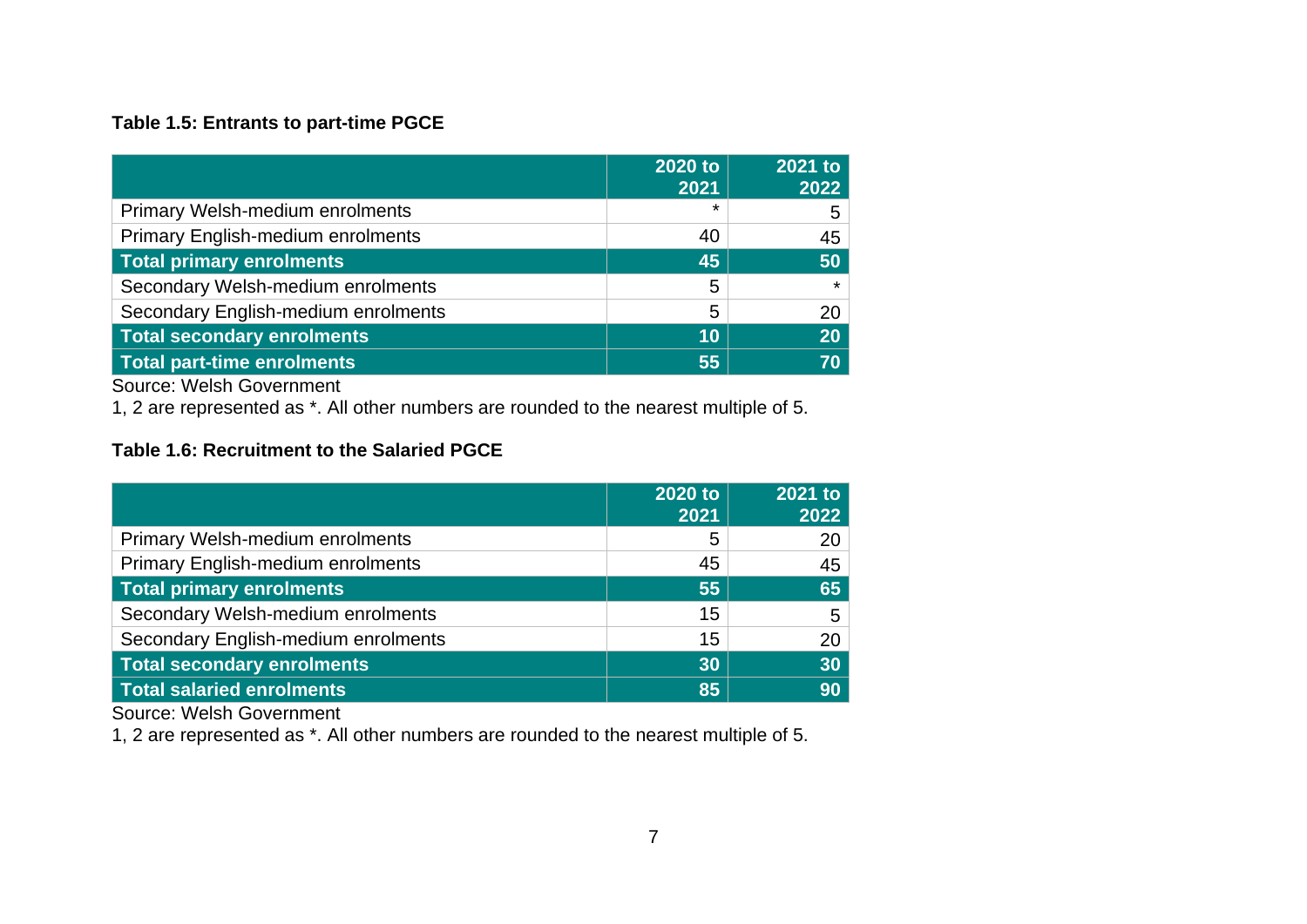In the first 2 years of operation and despite the pandemic 180<sup>3</sup> individuals were offered the opportunity to upskill and work towards a future career in teaching through the Salaried PGCE.

As outlined in the plan, the TPSM does not go down to individual subject level or ability to teach through the medium of Welsh. Therefore, in order to better understand the demand for secondary Welsh-medium teachers in key subject areas, we have looked at historical data for ITE intake (table 1.7) and the number of posts in Welsh-medium schools advertised by subject (table 1.8).

# **Table 1.7: First years on ITE courses in Wales training to teach in Welsh by subject and year**

|                                    | 2015 to 2016 | 2016 to 2017   | 2017 to 2018   | 2018 to 2019 | 2019 to 2020    |
|------------------------------------|--------------|----------------|----------------|--------------|-----------------|
| <b>All</b>                         | 95           | 90             | 100            | 75           | 90              |
| <b>General science</b>             | 0            | Ω              | 0              | 0            |                 |
| <b>Biology</b>                     | 5            | 5              | 5              | 0            |                 |
| <b>Chemistry</b>                   | 5            | 5              | 5              | 0            | 5               |
| <b>Physics</b>                     | 5            | 0              | 0              | 5            |                 |
| <b>Mathematics</b>                 | 5            | 5              | 5              | 5            | 5               |
| <b>Design and technology</b>       | 5            | 0              | 10             | 5            |                 |
| <b>Information technology</b>      | 5            | 0              | $\overline{0}$ | 0            |                 |
| <b>Art</b>                         | 0            | $\overline{0}$ | $\overline{0}$ | 5            |                 |
| <b>Business</b>                    | 0            | 0              | $\overline{0}$ | 0            |                 |
| <b>Drama</b>                       | 0            | 5              | $\mathbf 0$    | 0            | 5               |
| <b>English</b>                     | 0            | 0              | 5              | 5            | 5               |
| Geography                          | 5            | 5              | 5              | $\mathbf 0$  | 5               |
| <b>History</b>                     | 5            | 5              | 5              | 10           | 10              |
| <b>Modern foreign</b><br>languages | 10           | 15             | 15             | 10           | 20              |
| <b>Music</b>                       | $\Omega$     | 0              | 5              | 5            |                 |
| <b>Physical education</b>          | 15           | 10             | 10             | 10           | 10 <sub>1</sub> |

<sup>&</sup>lt;sup>3</sup> Rounded to the nearest multiple of 5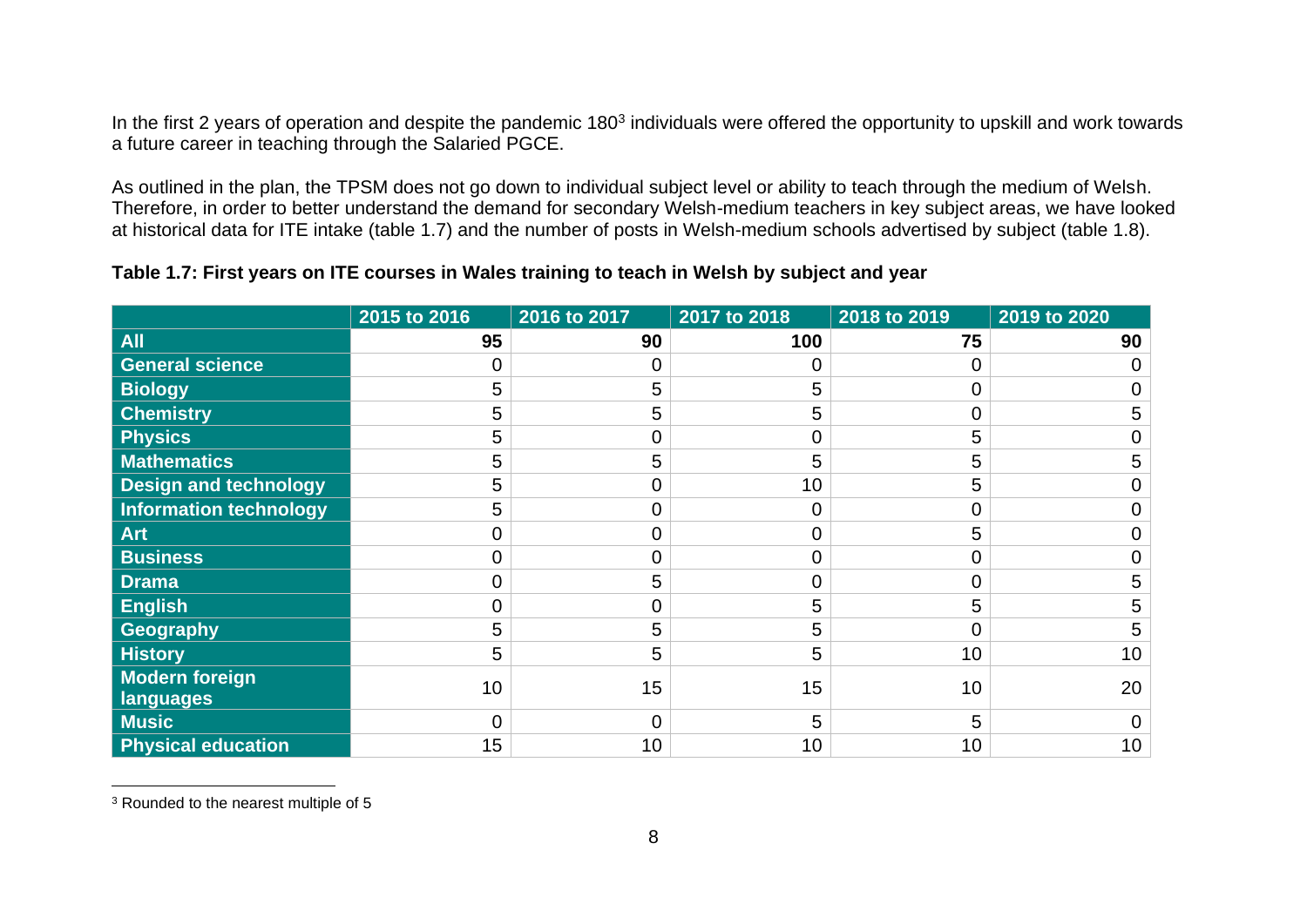| D <sub>o</sub><br>ıtion<br>-- |               |                      |         |        |   |
|-------------------------------|---------------|----------------------|---------|--------|---|
| <b>Welsh</b>                  | $\Omega$<br>∼ | <u>_</u><br>,,<br>◡◡ | ∩г<br>້ | -<br>ັ | - |

Source: StatsWales

# **Table 1.8: Number of Welsh-medium posts advertised by subject and year**

|                               | <b>Jan-Dec 2016</b> | <b>Jan-Dec 2017</b> | <b>Jan-Dec 2018</b> | <b>Jan-Dec 2019</b> | <b>Jan-Dec 2020</b> |
|-------------------------------|---------------------|---------------------|---------------------|---------------------|---------------------|
| <b>Total</b>                  | 454                 | 438                 | 421                 | 395                 | 322                 |
| <b>Primary</b>                | 293                 | 270                 | 260                 | 227                 | 138                 |
| <b>Secondary total</b>        | 161                 | 168                 | 161                 | 168                 | 184                 |
| <b>Art</b>                    | $\overline{2}$      | 3                   | 8                   |                     |                     |
| <b>Biology</b>                | 8                   | 5                   | $\overline{2}$      |                     | 3                   |
| <b>Chemistry</b>              | 10                  | $\overline{2}$      | $\overline{2}$      |                     | 3                   |
| <b>Design and technology</b>  | 6                   | 11                  | 3                   | 3                   | 10                  |
| <b>English</b>                | 14                  | 11                  | 14                  | 8                   | 9                   |
| Geography                     |                     | 3                   | 5                   | 7                   |                     |
| <b>History</b>                | 9                   | 6                   | 9                   | 5                   |                     |
| <b>Information technology</b> | 6                   | 5                   |                     | 4                   | 3                   |
| <b>Mathematics</b>            | 13                  | 23                  | 20                  | 28                  | 19                  |
| <b>Modern foreign</b>         | 8                   | 6                   | $\overline{2}$      |                     | 6                   |
| languages                     |                     |                     |                     |                     |                     |
| <b>Music</b>                  | $\overline{2}$      | 13                  | 9                   | 8                   | $\overline{2}$      |
| <b>Physical education</b>     |                     | 5                   | 8                   | 13                  | 9                   |
| <b>Physics</b>                | 3                   |                     | 4                   | 5                   |                     |
| <b>Religious education</b>    | 5                   | 6                   | 4                   | 6                   |                     |
| <b>Science</b>                | 9                   | 13                  | 20                  | 9                   | 17                  |
| <b>Welsh first language</b>   | 18                  | 18                  | 13                  | 11                  | 27                  |
| <b>Welsh second language</b>  | 8                   | 11                  | 14                  | 11                  | 14                  |
| <b>SEN coordinator</b>        | 5                   | $\overline{2}$      | 1                   |                     | $\overline{2}$      |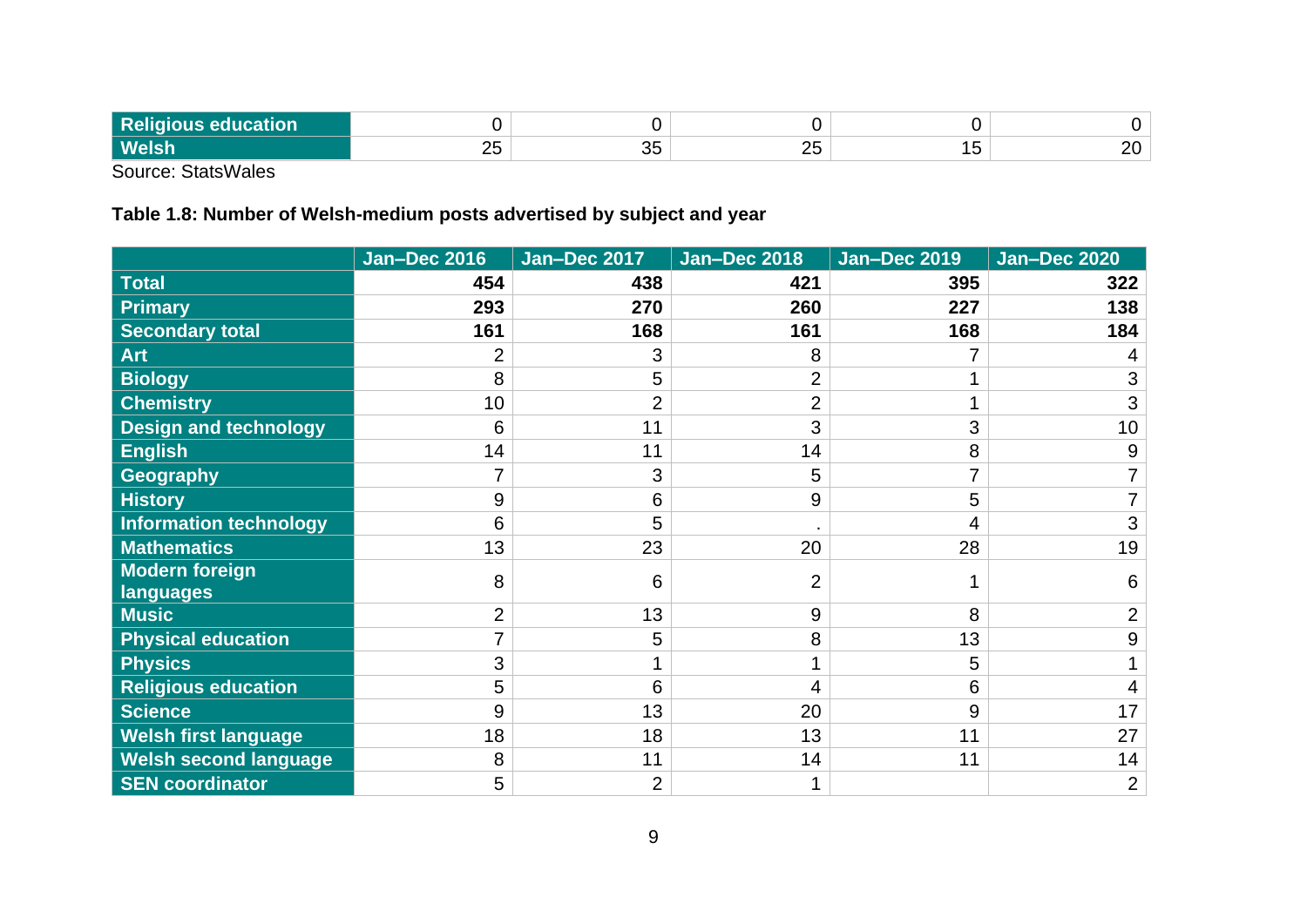| <b>Othen</b>       | . . | , ,<br>. .<br>_ | 26<br>$ \sim$ | $\sim$ |  |
|--------------------|-----|-----------------|---------------|--------|--|
| Course: CtataMalas |     |                 |               |        |  |

Source: StatsWales

It is clear from the data in tables 1.7 and 1.8 that in some subjects there aren't enough new teachers qualifying to teach through the medium of Welsh to fill the vacancies, for example mathematics, Welsh, design and technology and science. The other factor to consider is that the geographic location of the posts and the qualified teachers could differ.

In addition to those who gained qualified teacher status (QTS) in Wales, there are a number of students from Wales training to teach in English universities. Data from EWC in tables 1.9a and 1.9b shows how many NQTs have trained in England and subsequently registered with EWC by ability to teach through the medium of Welsh and phase of employment. Table 1.10 includes the number of those NQTs trained in England who work in Welsh-medium schools. Over a period of 5 years, 38 NQTs returned to teach through the medium of Welsh from a total of 100 who are able to teach through the medium of Welsh. Steps could therefore be taken to support those who trained in England to return to Wales to teach through the medium of Welsh.

# **1.9a: Number of NQTs trained in England and registered with EWC by ability to work through the medium of Welsh**

| Ability to work through<br>the medium of Welsh | 2017 | 2018 | 2019 | 2020             | 2021 |
|------------------------------------------------|------|------|------|------------------|------|
| Yes                                            | 16   | 12   | 16   | 07<br>$\angle$ / | 28   |
| <b>No</b>                                      | 192  | 209  | 246  | 260              | 271  |
| <b>Total</b>                                   | 208  | 222  | 262  | 287              | 299  |

Source: EWC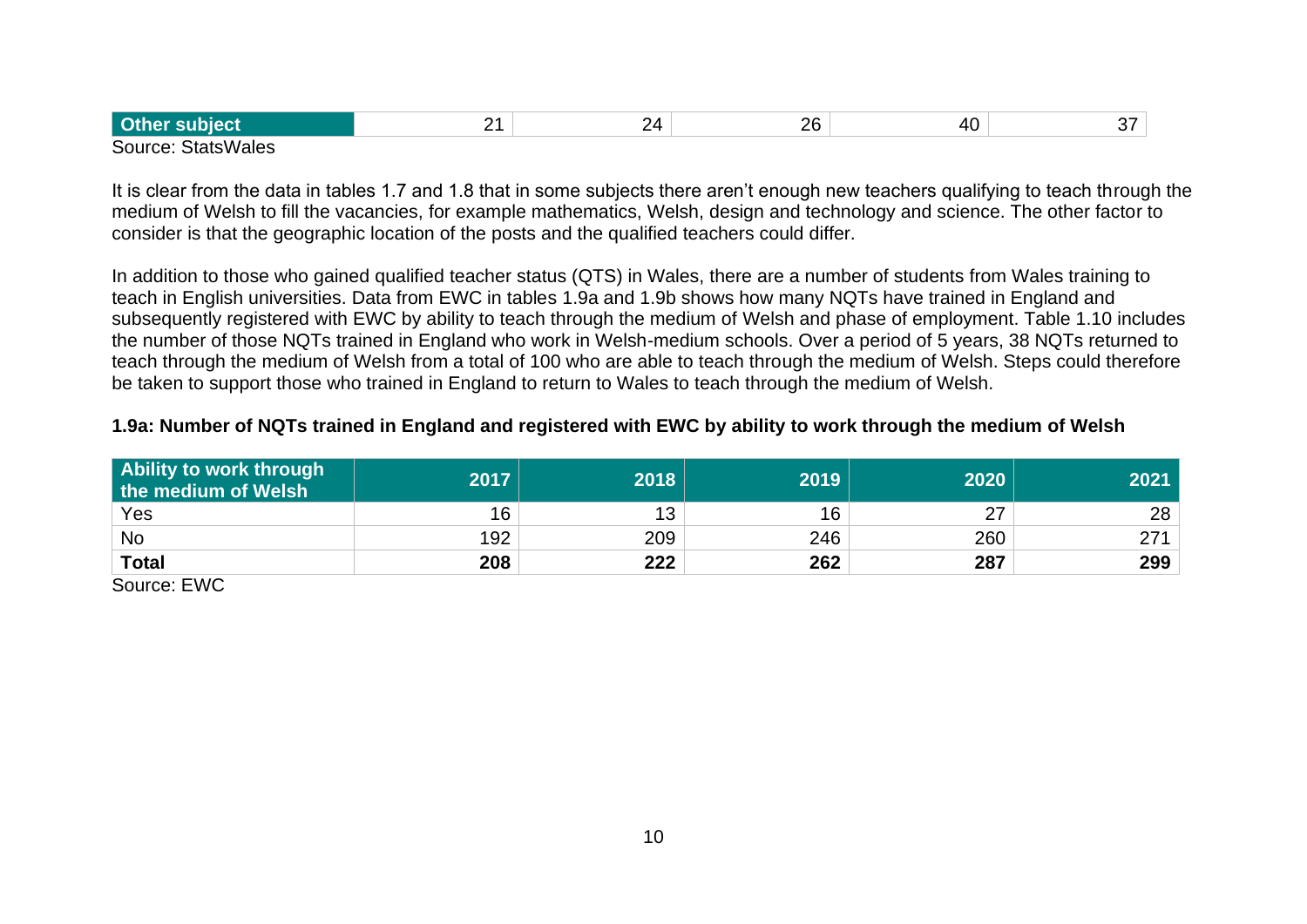| <b>Phase employed and</b><br><b>Welsh-medium ability</b> | 2017 | 2018 | 2019 | 2020   | 2021 |
|----------------------------------------------------------|------|------|------|--------|------|
| Primary                                                  |      |      |      | 12     | 10   |
| Middle                                                   |      |      |      | 0      |      |
| Secondary                                                |      |      |      | ⌒<br>C |      |
| Special                                                  |      |      |      | 0      |      |
| Pupil referral unit                                      |      |      |      | 0      |      |
| Supply                                                   |      |      |      | 5      |      |
| Others in/out of service                                 |      |      |      |        |      |
| <b>Total</b><br>$-112$<br>$\sim$                         | 16   | 13   | 16   | 27     | 28   |

### **Table 1.9b: Number of NQTs trained in England and registered with EWC by phase and Welsh-medium ability**

Source: EWC

### **Table 1.10: Number of NQTs trained in England and registered with EWC by medium of schools**

| Medium of school | 2017 | 2018 | 2019 | 2020 | 2021 |
|------------------|------|------|------|------|------|
| Welsh-medium     |      | 6    |      |      | 16   |
| English-medium   | 92   | 95   | 117  | 107  | 105  |
| Unknown          | 12   | 121  | 139  | 174  | 178  |
| <b>Total</b>     | 208  | 222  | 262  | 287  | 299  |

Source: EWC

Furthermore, there are a number of teachers working in English-medium schools with the ability to teach in Welsh. Although we also need to increase the number of Welsh-speaking teachers in English-medium schools, there may be opportunities to consider closer working between Welsh-medium and English-medium schools, especially in key shortage subject areas.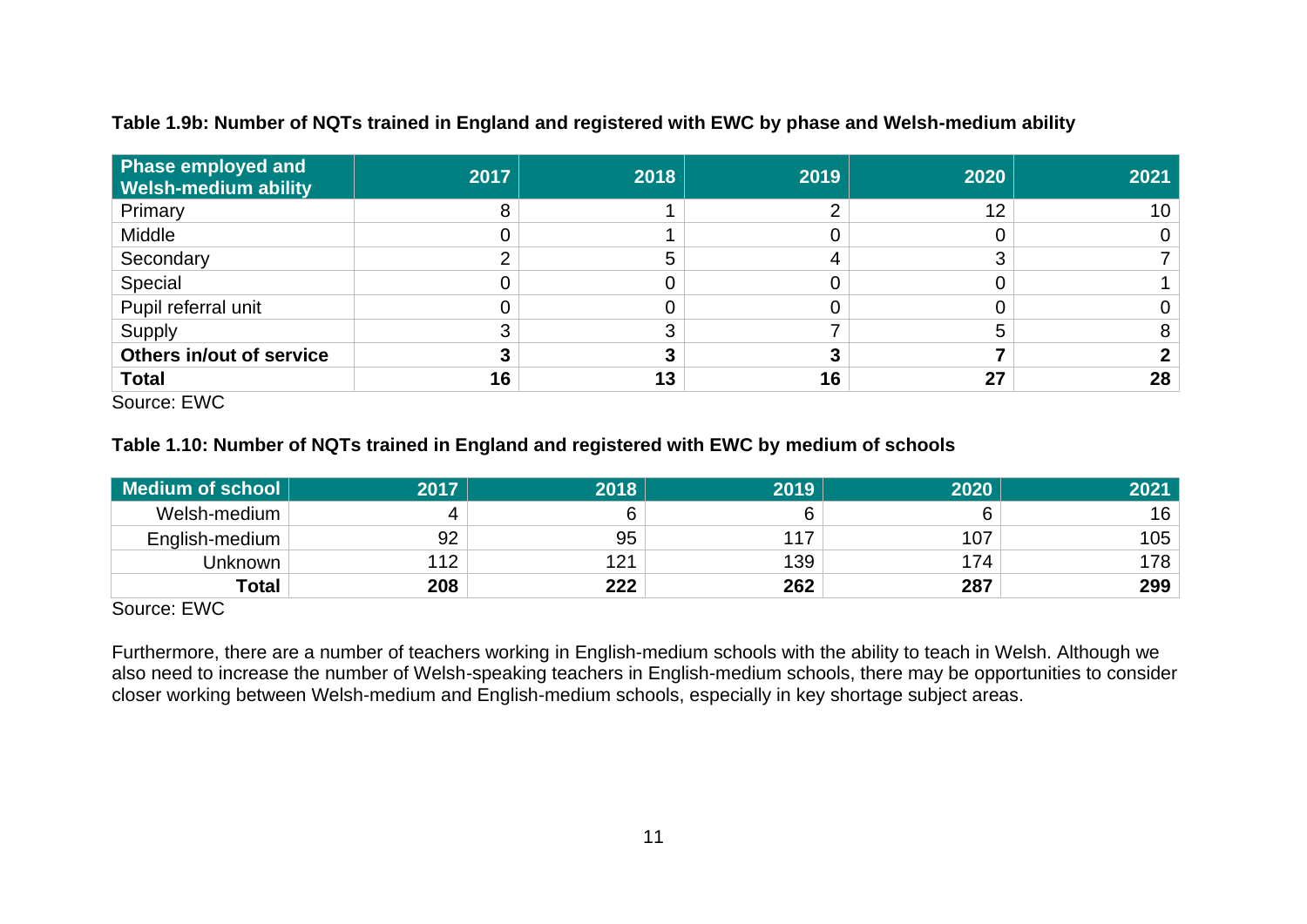Table 1.11 includes data on the number of teachers (headcount and full-person equivalent (FPE)<sup>4</sup>) with intermediate, advanced or proficient Welsh skills teaching subjects in Years 7 to 14 in English-medium middle and secondary schools. There are some notable subjects (for example mathematics, design and technology, English and science) where closer working between sectors could provide opportunities for teachers to gain confidence to teach through the medium of Welsh.

**Table 1.11: Teachers (headcount and FPE) with intermediate or above Welsh skills teaching years 7 to 14 in Englishmedium schools by subject, November 2020**

| <b>Subject</b>                | <b>Headcount</b> | <b>FPE</b> |
|-------------------------------|------------------|------------|
| Art                           | 50               | 30         |
| <b>Biology</b>                | 35               | 15         |
| <b>Business studies</b>       | 25               | 10         |
| Chemistry                     | 30               | 15         |
| Design and technology         | 100              | 55         |
| Drama/theatre                 | 45               | 15         |
| Engineering                   | 10               | $\star$    |
| English                       | 170              | 110        |
| Geography                     | 50               | 25         |
| <b>History</b>                | 80               | 50         |
| <b>ICT</b>                    | 70               | 30         |
| <b>Mathematics</b>            | 125              | 100        |
| Modern foreign languages      | 100              | 65         |
| <b>Music</b>                  | 60               | 35         |
| Personal and social education | 150              | 15         |
| Physical education            | 140              | 90         |

<sup>&</sup>lt;sup>4</sup> The FPE is the proportion of total teaching time spent teaching a particular subject. If a teacher spends half of their teaching time teaching subject X and half of their time teaching subject Y, they would be recorded as having an FPE of 0.5 against each of these subjects. An FPE of 10 against a particular subject is equivalent to 10 teachers spending all of their teaching time teaching that subject. A person's FPE will always sum to one (regardless of how many subjects they teach), therefore the total FPE is equivalent to the total number of teachers teaching.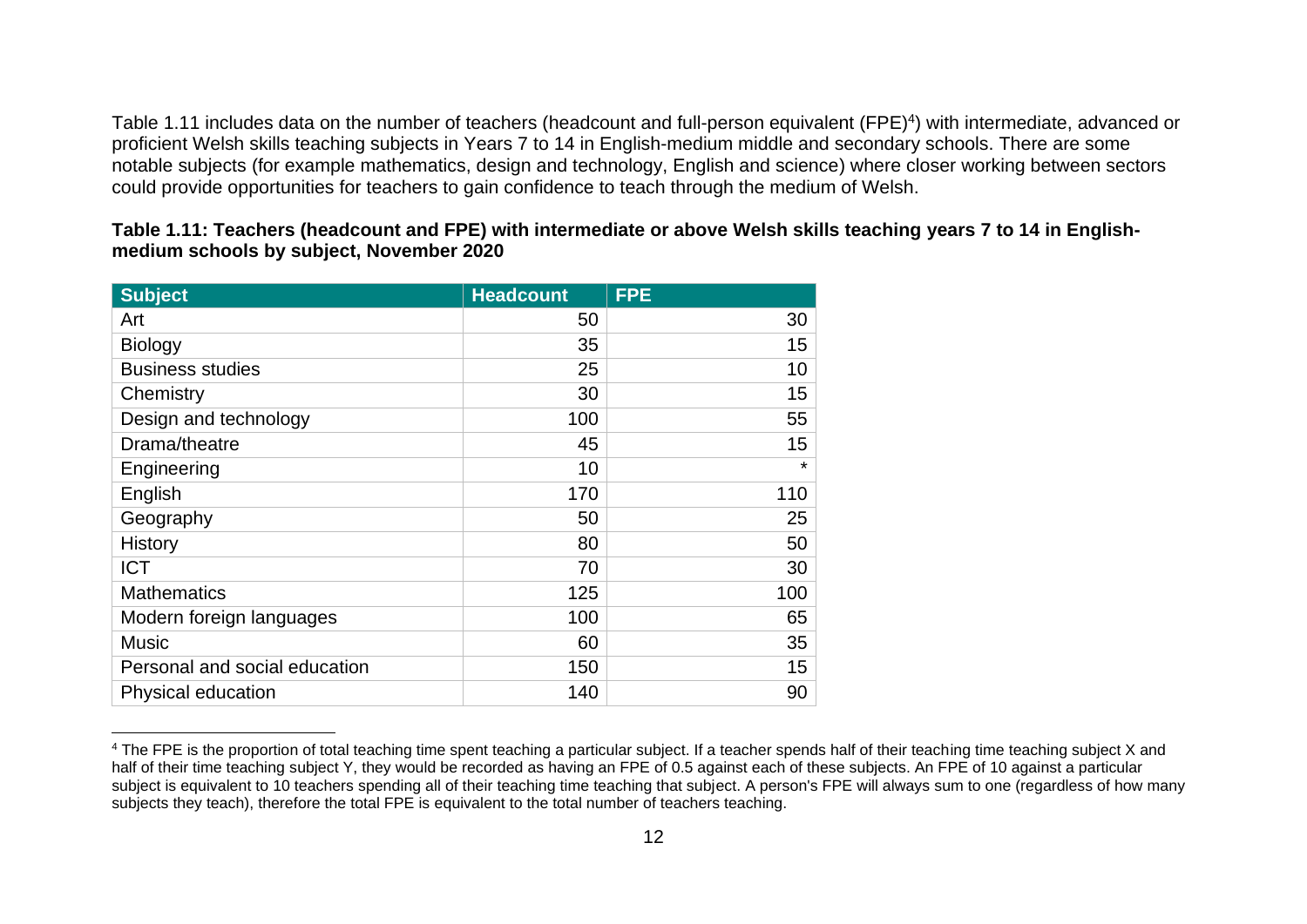| <b>Physics</b>             | 25    | 5     |
|----------------------------|-------|-------|
| Religious education        | 110   | 50    |
| Science                    | 125   | 80    |
| Social sciences            | 35    | 15    |
| Vocational subject         | 85    | 25    |
| <b>Welsh Baccalaureate</b> | 180   | 40    |
| Welsh                      | 625   | 495   |
| <b>Other humanities</b>    | 45    | 15    |
| Other subject              | 210   | 45    |
| <b>Total subjects</b>      | 1,425 | 1,425 |

Source: SWAC

Figures rounded to the nearest 5.

\* Values less than 5 have been supressed.

In addition to the number of teachers able to teach through the medium of Welsh, as recorded in the PLASC on an annual basis (table 1.1), there is also a supply workforce that enables schools to provide cover or additional support in schools. According to EWC data, in 2021 there were 4,222 supply teachers in Wales. Some of these may be counted in the PLASC data as they would have been in schools on the census date, and others may have been working as teaching assistants. Nevertheless, it is still important to account for this cohort of the workforce in our planning as there has been an increasing demand on the supply workforce in recent years. Over half of supply teachers are primary trained (55.1%) and approximately 20% of the supply teachers are able to teach through the medium of Welsh in 2021 as outlined in table 1.12.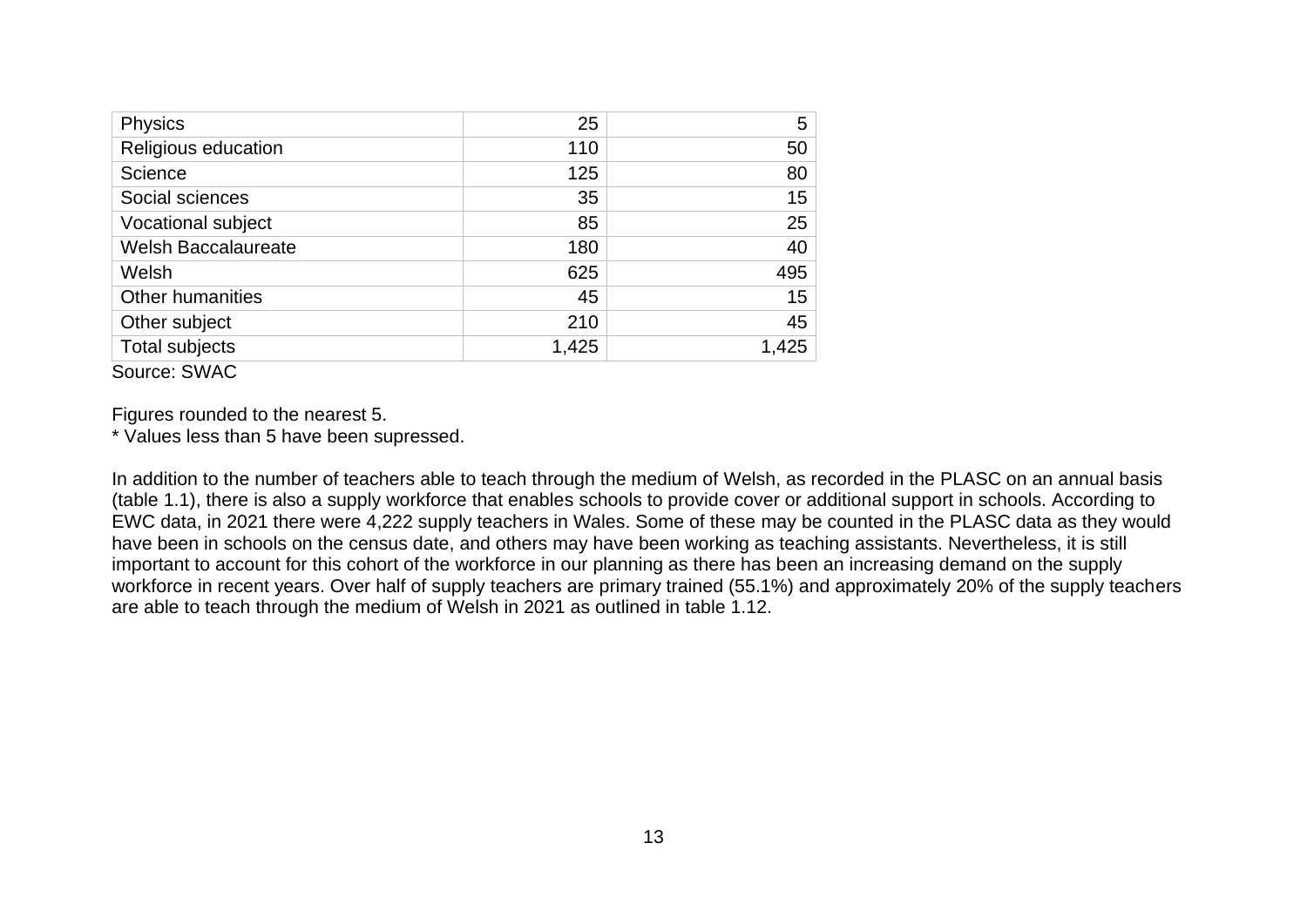# **Table 1.12: Number of supply teachers registered with EWC by ability to work through the medium of Welsh**

| Ability to work through<br>the medium of Welsh | 2017  | 2018  | 2019  | 2020  | 2021  |
|------------------------------------------------|-------|-------|-------|-------|-------|
| Yes                                            | 1,194 | 1,144 | 1,023 | 1,015 | 869   |
| <b>No</b>                                      | 3,443 | 3,470 | 3,736 | 3,605 | 3,336 |
| <b>Unknown</b>                                 | 150   | 79    |       | 15    | 17    |
| <b>Total</b>                                   | 4,787 | 4,693 | 4,759 | 4,635 | 4,222 |

Source: EWC

As supply teachers are deployed by agencies or local authority supply pools wherever they are needed rather than being employed by a particular school it is not possible to record the phase they work in as it can be variable. However, looking at the data for the phase that the supply teachers trained for in table 1.13 it is clear that the number of teachers available is insufficient to meet the Cymraeg 2031 targets for number of teachers and still allow for a sufficient workforce to provide additional cover for schools.

#### **Table 1.13: Supply teachers by ability to teach through the medium of Welsh and phase trained**

|                        | Ability to teach through the medium of Welsh |               |               |       |                |      |               |        |  |  |  |
|------------------------|----------------------------------------------|---------------|---------------|-------|----------------|------|---------------|--------|--|--|--|
|                        |                                              | Yes           | <b>No</b>     |       | <b>Unknown</b> |      | <b>Total</b>  |        |  |  |  |
|                        | <b>Number</b>                                | $\frac{9}{6}$ | <b>Number</b> | $\%$  | <b>Number</b>  | %    | <b>Number</b> | %      |  |  |  |
| <b>Primary-trained</b> | 488                                          | 21.0%         | 1,828         | 78.6% | 9              | 0.4% | 2,325         | 100.0% |  |  |  |
| Secondary-trained      | 233                                          | 16.0%         | 1,219         | 83.6% | 6              | 0.4% | 1,458         | 100.0% |  |  |  |
| Unknown                | 148                                          | 33.7%         | 289           | 65.8% | ◠              | 0.5% | 439           | 100.0% |  |  |  |
| Total                  | 869                                          | 20.6%         | 3,336         | 79.0% | 17             | 0.4% | 4,222         | 100.0% |  |  |  |

Source: EWC

Another consideration when identifying how many new teachers are required annually is the retention of teachers in the profession. Data in tables 1.14a and 1.14b that tracks registered teachers over a 5-year and 10-year period indicates that:

• of those who gained QTS in 2016 to 2017 approximately 81% progressed to register with EWC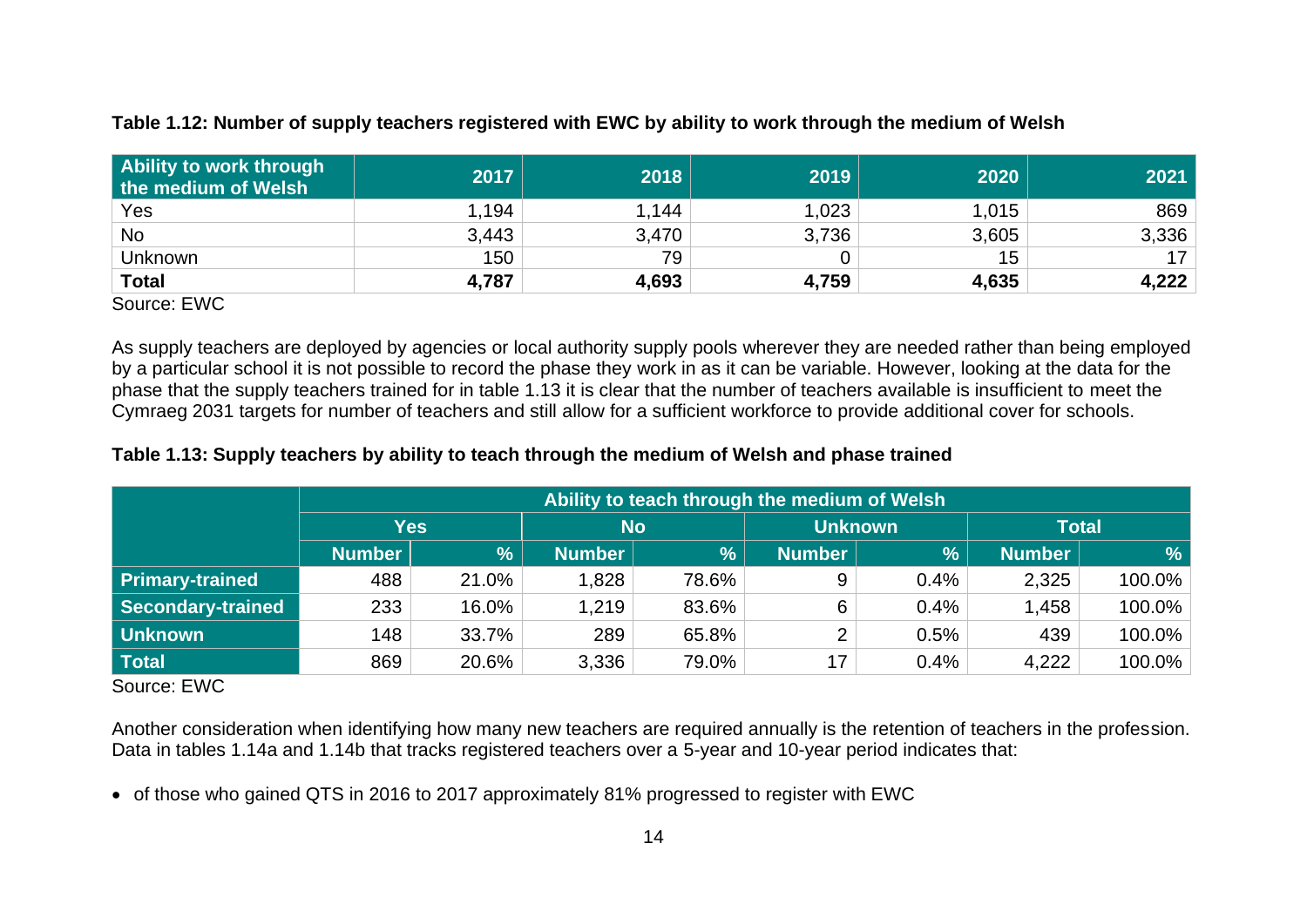- of Welsh-trained NQTs who went on to register with EWC to work or be eligible to work in Wales, approximately 85% were registered to teach in 2021
- over the same period, the number of teachers who remain working within a Welsh-medium school remains relatively stable
- over a 5-year period, of the 2016 to 2017 cohort there was a 9% reduction in the number of those still registered in 2021 able to speak Welsh and approximately a 5% reduction in the number of teachers able to teach in Welsh. However, the proportion of Welsh-speaking NQTs and registered school teachers year on year has remained stable during that time and also over a 10 year period. Of those gaining QTS in 2016 to 2017 and registered in 2018, 37% were able to speak Welsh and in 2021 this increased to 40%. In 2018, the ability to work through the medium of Welsh was 28% and this also increased to 31% in 2021
- over a 10-year period approximately 71% of teachers remained registered with EWC
- over a 10-year period, of the 2011 to 2012 cohort, there was a 24% reduction in the number of those still registered in 2021 who were able to speak Welsh and approximately a 20% reduction in the number able to teach in Welsh. Of those gaining QTS in 2011 to 2012, proportionally, the Welsh language ability as indicated above remained stable in relation to those registering with EWC in 2013 and 2021. In 2013, 35% were able to speak Welsh and in 2021, this increased to 37%. The ability to work through the medium of Welsh was 28% in 2013 and this also increased to 31% in 2021.

|                                                                                                | <b>ITE Wales 2016 to 2017</b> |       |                                  | <b>Welsh language</b>                   | <b>Medium of school</b>                |                              |  |
|------------------------------------------------------------------------------------------------|-------------------------------|-------|----------------------------------|-----------------------------------------|----------------------------------------|------------------------------|--|
|                                                                                                | <b>Number</b>                 | $\%$  | <b>Ability to</b><br>speak Welsh | though the<br>medium of<br><b>Welsh</b> | Ability to work Welsh-medium<br>school | English-<br>medium<br>school |  |
| <b>Number of students who</b><br>gained QTS                                                    | 1,060                         |       | N/A                              | N/A                                     | N/A                                    | N/A                          |  |
| <b>Registered with EWC for the</b><br>2017 to 2018 registration<br>year/entered the profession | 859                           | 81.0% | 317                              | 239                                     | 152                                    | 292                          |  |
| <b>Registered March 2021</b><br>$\mathbf{m}$<br>$\sim$ $\sim$                                  | 727                           | 84.6% | 289                              | 226                                     | 160                                    | 421                          |  |

#### **Table 1.14a: Number of teachers awarded QTS and remain registered with EWC over a 5-year period**

Source: EWC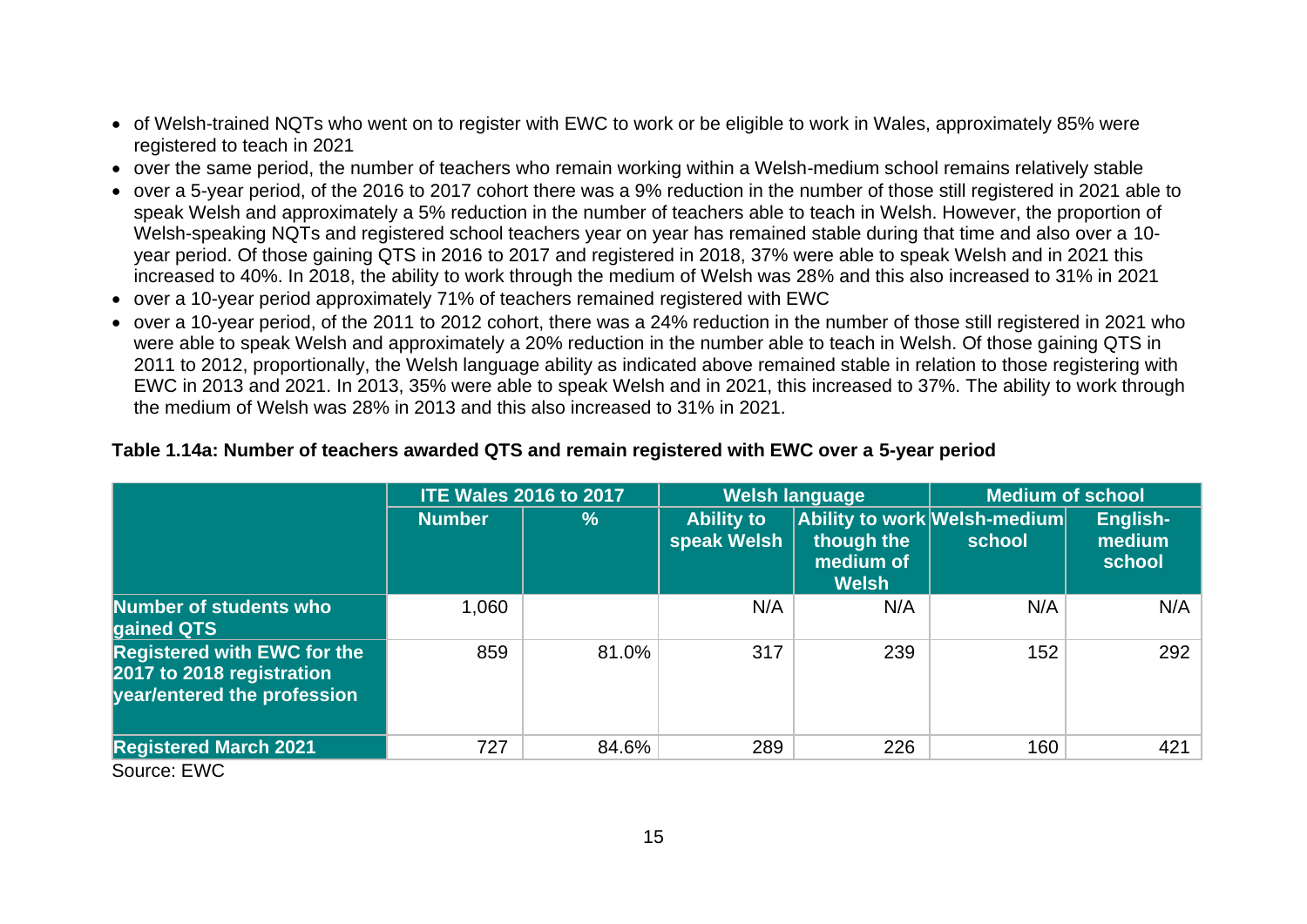EWC take an extract from the Register of Education Practitioners on 1 March each year. Welsh language details were only held for those who were awarded QTS and subsequently registered with EWC.

# **Table 1.14b: Number of teachers awarded QTS and remaining registered with EWC over a 10-year period**

|                                                                                                |               | <b>ITE Wales 2011 to 2012</b> |                                  | <b>Welsh language</b>                                      | <b>Medium of school</b>    |                              |  |
|------------------------------------------------------------------------------------------------|---------------|-------------------------------|----------------------------------|------------------------------------------------------------|----------------------------|------------------------------|--|
|                                                                                                | <b>Number</b> | $\frac{9}{6}$                 | <b>Ability to</b><br>speak Welsh | Ability to work<br>though the<br>medium of<br><b>Welsh</b> | Welsh-<br>medium<br>school | English-<br>medium<br>school |  |
| Number of students who gained<br><b>QTS</b>                                                    | 1,560         |                               | N/A                              | N/A                                                        | N/A                        | N/A                          |  |
| <b>Registered with EWC for the</b><br>2012 to 2013 registration<br>year/entered the profession | 1,160         | 74.4%                         | 408                              | 322                                                        | N/A                        | N/A                          |  |
| <b>Registered March 2021</b><br>-----                                                          | 829           | 71.5%                         | 310                              | 253                                                        | 182                        | 500                          |  |

Source: EWC

EWC take an extract from the Register of Education Practitioners on 1 March each year.

Welsh language details were only held for those who were awarded QTS and subsequently registered with EWC. Specific school information for 2013 is unavailable, therefore we are unable to state the breakdown of medium of school in 2013. If over a 10-year period approximately 1 in 5 of those able to teach in Welsh-medium schools leave the profession, then we will need to account for this reduction in our forward planning.

The SWAC allows us to use consecutive sets of data to look at the number of teachers who leave their posts between one year and another. Table 1.15a shows the total number of teachers in Welsh-medium primary and secondary schools in 2019 and 2020 and table 1.15a shows those that have left Welsh-medium primary and secondary schools between 2019 and 2020. The table notes whether they have left the profession, moved to a non-teaching role (for example leadership), moved to a middle school or moved to an English-medium school. Overall, approximately 6% (470) of the primary and secondary teachers have left the profession, with a further 4% moving schools or roles within the system.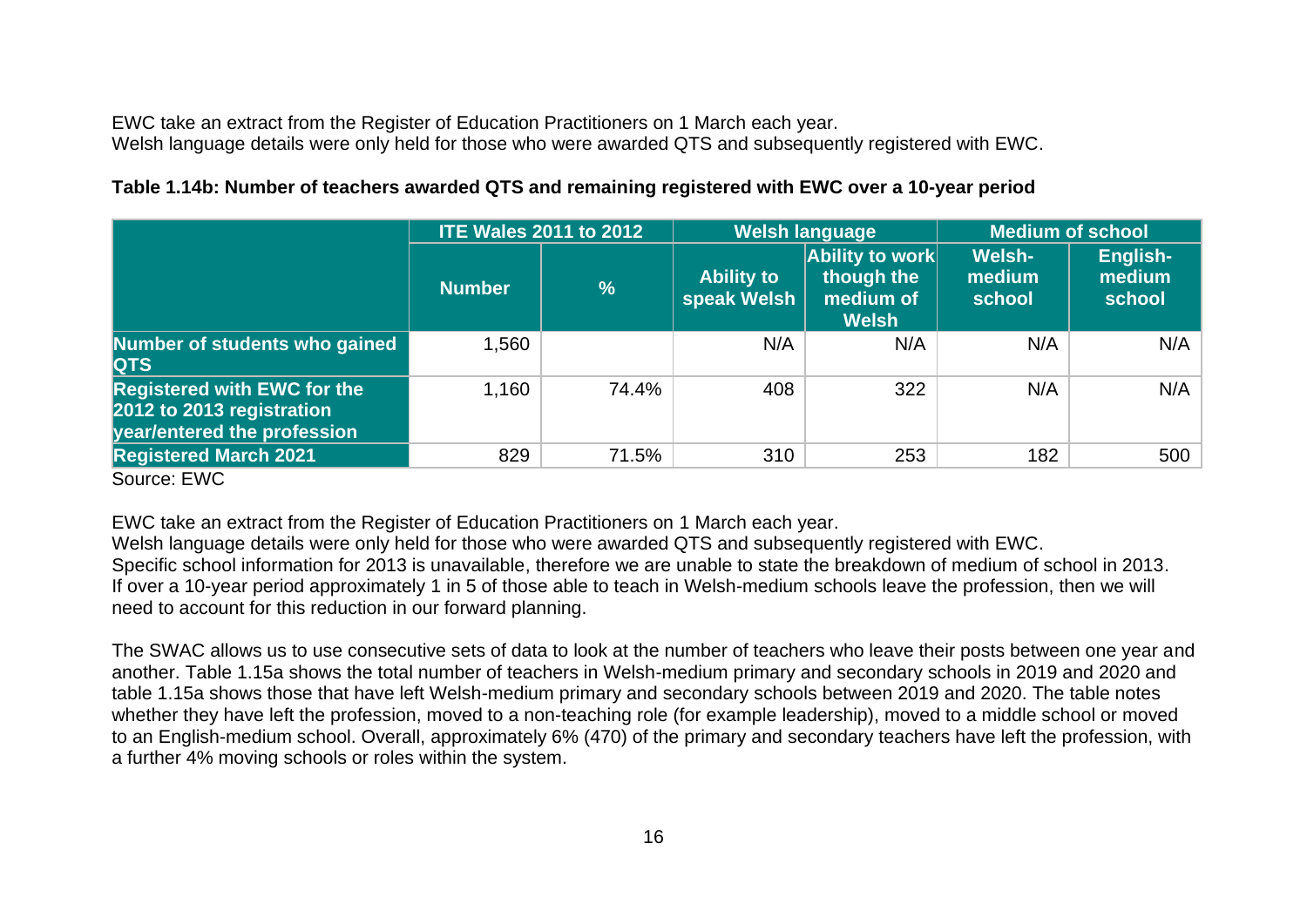### **Table 1.15a: Classroom teachers in Welsh-medium primary and secondary schools (a, b)**

| <b>Year</b> | <b>Primary</b> | Secondary | Total |
|-------------|----------------|-----------|-------|
| 2019        | 2,685          | 2,250     | 4,935 |
| 2020        | 2,750          | 2,270     | 5,020 |

Source: SWAC

**Table 1.15b: Classroom teachers that have left a teaching role in Welsh-medium primary and secondary schools between 2019 and 2020 (a, b)**

|                                                                                               |               | Primary                                    | <b>Secondary</b> |                                                   | <b>Total</b> |                                                   |
|-----------------------------------------------------------------------------------------------|---------------|--------------------------------------------|------------------|---------------------------------------------------|--------------|---------------------------------------------------|
| <b>Category of leavers</b>                                                                    | <b>Number</b> | <b>Proportion</b><br><b>of</b><br>teachers | <b>Number</b>    | <b>Proportion Number</b><br><b>ot</b><br>teachers |              | <b>Proportion</b><br><b>ot</b><br><b>teachers</b> |
| Total number of leavers (c)                                                                   | 235           | 8.7%                                       | 235              | 10.5%                                             | 470          | 9.5%                                              |
| (of the total number of leavers (d))                                                          |               |                                            |                  |                                                   |              |                                                   |
| Teachers that have left the profession (e)                                                    | 170           | 6.3%                                       | 130              | 5.7%                                              | 295          | $6.0\%$                                           |
| Teachers that have moved to a non-teaching role                                               | 50            | 1.9%                                       | 30               | 1.4%                                              | 80           | 1.7%                                              |
| Teachers that moved to a middle school                                                        | 5             | 0.2%                                       | 65               | 2.8%                                              | 70           | 1.4%                                              |
| Teachers that have moved to an English-medium<br>school<br>$\sim$ $\sim$ $\sim$ $\sim$ $\sim$ | 10            | 0.4%                                       | 15               | 0.7%                                              | 25           | 0.5%                                              |

Source: SWAC

Headcount rounded to the nearest 5. Percentages are based on unrounded figures.

Notes:

(a) Teachers include assistant headteachers, leading practitioners, qualified teachers, unqualified teachers and other teachers.

(b) Welsh-medium includes dual-stream, transitional and bilingual.

(c) Includes teachers recorded in a Welsh-medium primary/secondary school in 2019 but not recorded in a teaching role (see note

(a)) /sector/school medium in 2020.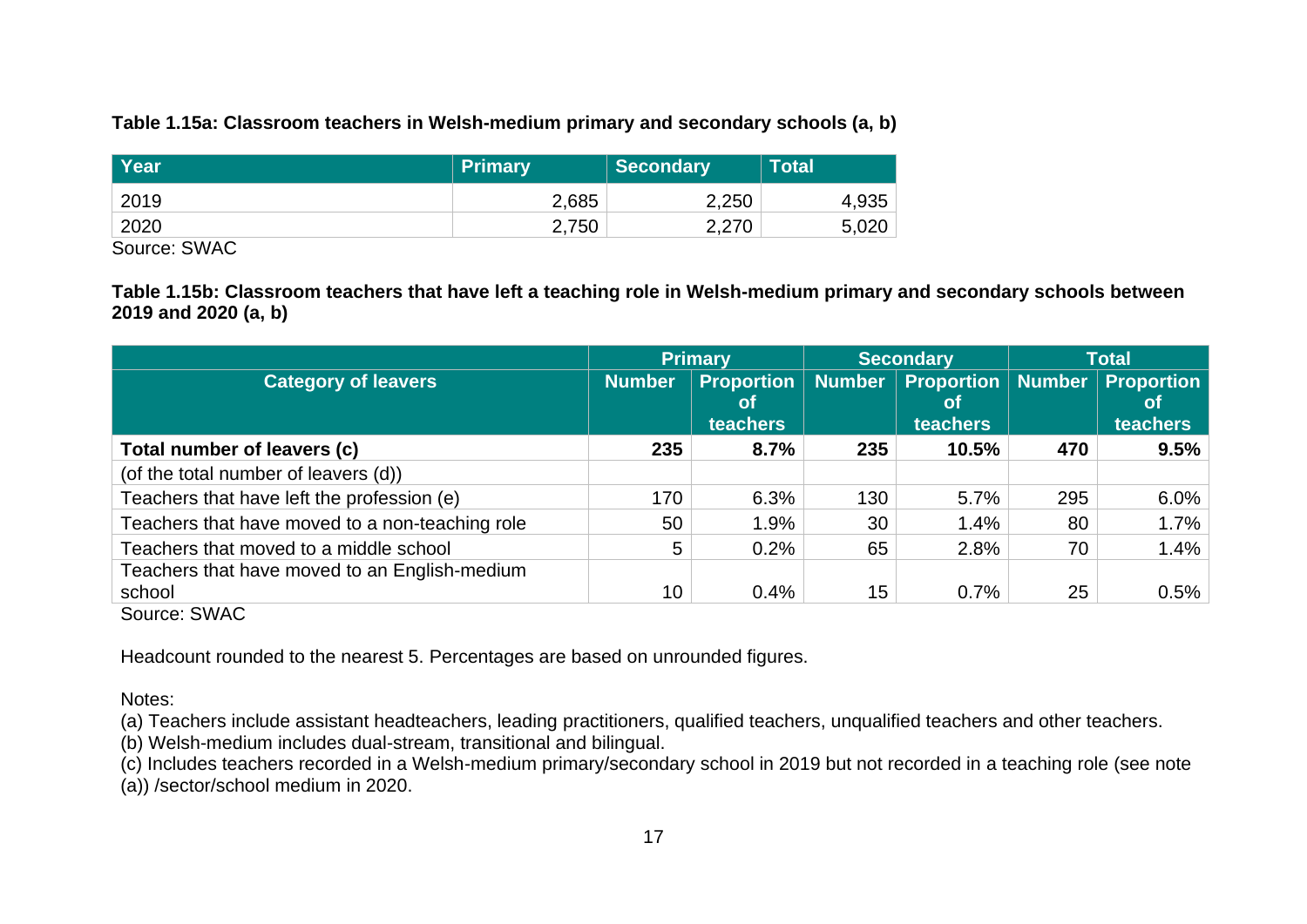(d) The following categories are not mutually exclusive (i.e. a teacher could move to an English-medium school as a deputy head teacher – this individual would be recorded in the 'moved to non-teaching role' and 'moved to English-medium school' categories). (e) Includes teachers recorded in 2019 but not in 2020 (regardless of role, sector or school medium type).

Looking at the data on a regional basis, table 1.16 shows the teachers that have left the profession by sector and region. The highest proportion of leavers were in the south-east region, with the highest number of leavers in the north and south-west and mid Wales regions.

**Table 1.16: Classroom teachers in Welsh-medium schools that have left the profession between 2019 and 2020 by sector and region (a, b, c)**

|                            | <b>Primary</b> |                      |               | <b>Secondary</b>     | <b>Total</b>  |                      |  |
|----------------------------|----------------|----------------------|---------------|----------------------|---------------|----------------------|--|
|                            |                | <b>Proportion of</b> |               | <b>Proportion of</b> |               | <b>Proportion of</b> |  |
| <b>Region</b>              | <b>Number</b>  | <b>teachers</b>      | <b>Number</b> | teachers             | <b>Number</b> | teachers             |  |
| <b>North Wales</b>         | 65             | 7.2%                 | 50            | 5.9%                 | 120           | 6.6%                 |  |
| South West and Mid Wales   | 55             | 5.6%                 | 45            | 5.5%                 | 100           | 5.6%                 |  |
| <b>Central South Wales</b> | 30             | 5.1%                 | 20            | 5.2%                 | 45            | 5.2%                 |  |
| <b>South East Wales</b>    | 15             | 8.0%                 | 15            | 6.6%                 | 30            | 7.3%                 |  |
| <b>Wales</b>               | 170            | 6.3%                 | 130           | 5.7%                 | 295           | 6.0%                 |  |

Source: SWAC

Headcount rounded to the nearest 5. Percentages are based on unrounded figures.

Notes:

(a) Includes assistant headteachers, leading practitioners, qualified teachers, unqualified teachers and other teachers.

(b) Includes individuals recorded in the 2019 SWAC collection but not the 2020 SWAC collection.

(c) Welsh-medium includes dual-stream, transitional and bilingual.

As we gather more annual data via the SWAC collection we will work with local authorities to better understand trends in the number of leavers and those moving schools over time.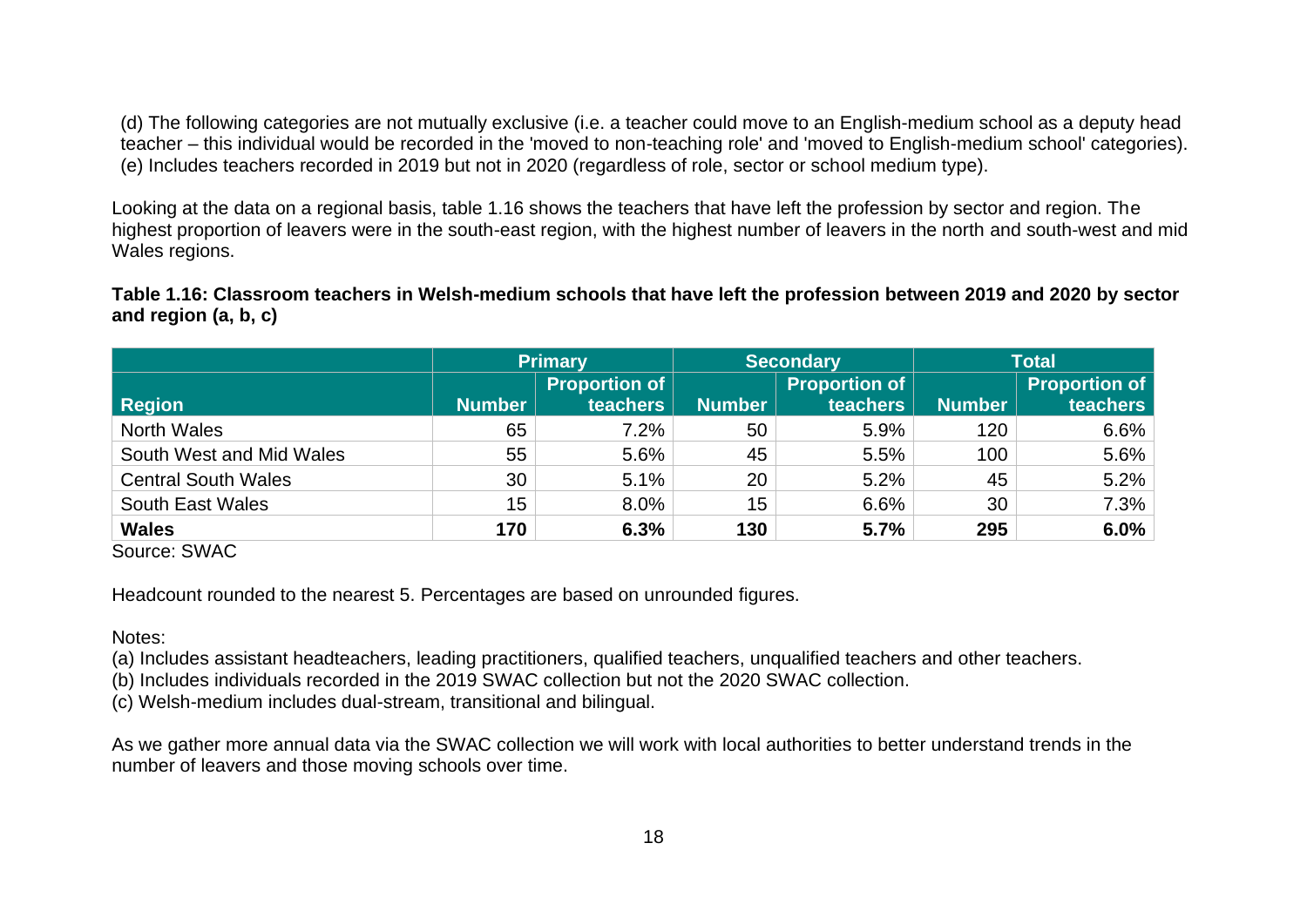The conversion programme to provide support for teachers with QTS who qualified to teach in primary has been piloted over 2 academic years. Ten took part in the 2020 to 2021 period and a further 14 in 2021 to 2022. To date, 9 of the first cohort have secured posts in secondary schools in a range of subjects including mathematics, English, design and technology, and science. The 14 taking part in 2021 to 2022 are also being supported to teach in a range of priority subjects, with 6 teaching Welsh and the others teaching science, mathematics, English and design and technology.

In summary, if we are to meet the targets in Cymraeg 2050, taking into consideration the current data and interventions, the anticipated numbers would be as follows.

|               |                                                                                                                       | Actions to train or increase number of teachers                                |                                                                               |                                                                          |                                                          |                                                                                                     |
|---------------|-----------------------------------------------------------------------------------------------------------------------|--------------------------------------------------------------------------------|-------------------------------------------------------------------------------|--------------------------------------------------------------------------|----------------------------------------------------------|-----------------------------------------------------------------------------------------------------|
| <b>Sector</b> | Approximate<br>additional<br>number of<br><b>teachers</b><br>required per<br>year based on<br>Cymraeg 2050<br>targets | <b>Training to</b><br>teach in Welsh<br>l ITE.<br>partnerships<br>2019 to 2020 | <b>Training to</b><br>teach in Welsh<br>alternative<br>routes 2020 to<br>2021 | <b>Training in</b><br>England,<br>returning to<br>teach in Welsh<br>2021 | <b>Conversion</b><br>programme<br>intake 2021 to<br>2022 | <b>Total teachers</b><br>trained in<br><b>Wales or</b><br>additional<br>capacity via<br>other means |
| Primary       | 103                                                                                                                   | 145                                                                            | 25                                                                            | 10 <sup>°</sup>                                                          |                                                          | 180                                                                                                 |
| Secondary     | 170                                                                                                                   | 90                                                                             | 5                                                                             | ⇁                                                                        | 14                                                       | 116                                                                                                 |

#### **Table 1.17: Approximate additional number of teachers trained per year**

Source: Welsh Government

Taking into account the number of teachers required to meet the Cymraeg 2050 targets, the approximate intake via ITE or other means, the number leaving and the current desired stock of new teachers as determined by the TPSM, the projected annual number of new Welsh-medium teachers required via ITE or other means (for example moving from England) is 273 for primary and 300 for secondary as outlined in table 1.18.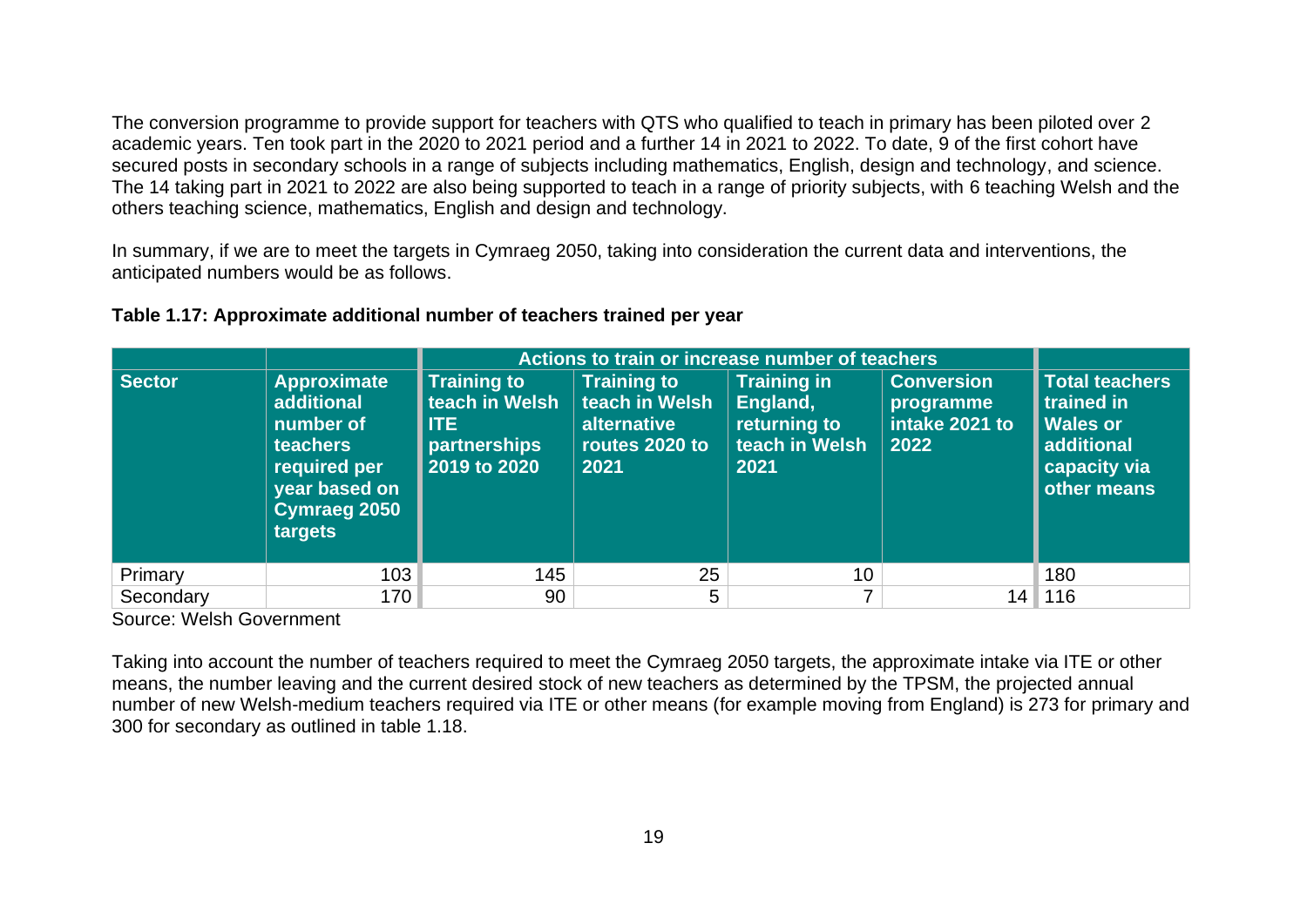**Table 1.18: Approximate number of teachers required per year**

|           | A                                                                                                                      | B                                                                            | $\mathbf{C}$   | D                                                                                                                                                                          | E.                                                                   | F                                                                |
|-----------|------------------------------------------------------------------------------------------------------------------------|------------------------------------------------------------------------------|----------------|----------------------------------------------------------------------------------------------------------------------------------------------------------------------------|----------------------------------------------------------------------|------------------------------------------------------------------|
| Sector    | <b>Approximate</b><br>additional no.<br>of teachers<br>required per<br>year based on<br><b>Cymraeg 2050</b><br>targets | <b>Approximate</b><br>total teachers<br>trained or<br>additional<br>capacity | <b>Leavers</b> | <b>Additional</b><br>teachers<br>required per<br>year to meet<br>Cymraeg 2050<br>targets over<br>and above<br><b>current ITE</b><br>intake or other<br>methods (B-C-<br>A) | <b>Current</b><br>projected<br>annual Welsh-<br>medium ITE<br>intake | <b>Required</b><br>annual Welsh-<br>medium<br>teachers $(B + D)$ |
| Primary   | 103                                                                                                                    | 180                                                                          | 170            | 93                                                                                                                                                                         | 198                                                                  | 273                                                              |
| Secondary | 170                                                                                                                    | 116                                                                          | 130            | 184                                                                                                                                                                        | 284                                                                  | 300                                                              |

Source: Welsh Government

It is clear that the challenge is the secondary sector with a need for an additional 184 teachers over and above the current ITE intake and recruitment via other means. However, should the projected ITE intake (30%) be reached, then there would only be a shortfall of approximately 16 teacher per year. In the primary sector, the current projected ITE intake would need to increase in order to meet the need for an additional 93 teachers over and above those currently trained. The Cymraeg 2050 targets for the number of teachers are based on the anticipated growth in the number of learners in Welsh-medium schools and each local authority has set targets for this growth in their Welsh in Education Strategic Plans (WESPs). Should these local authority targets not be met, the need for additional teachers would vary.

As outlined in the plan, we cannot focus on increasing ITE alone to secure a supply of Welsh-medium teachers. We need to ensure that a sufficient number of learners are progressing through Welsh-medium education at GCSE, A level and undergraduate level. The local authority WESPs are key to supporting the increase at GCSE and A level while the Coleg Cymraeg Cenedlaethol is tasked with increasing the number of university students studying part or all of their degrees through the medium of Welsh.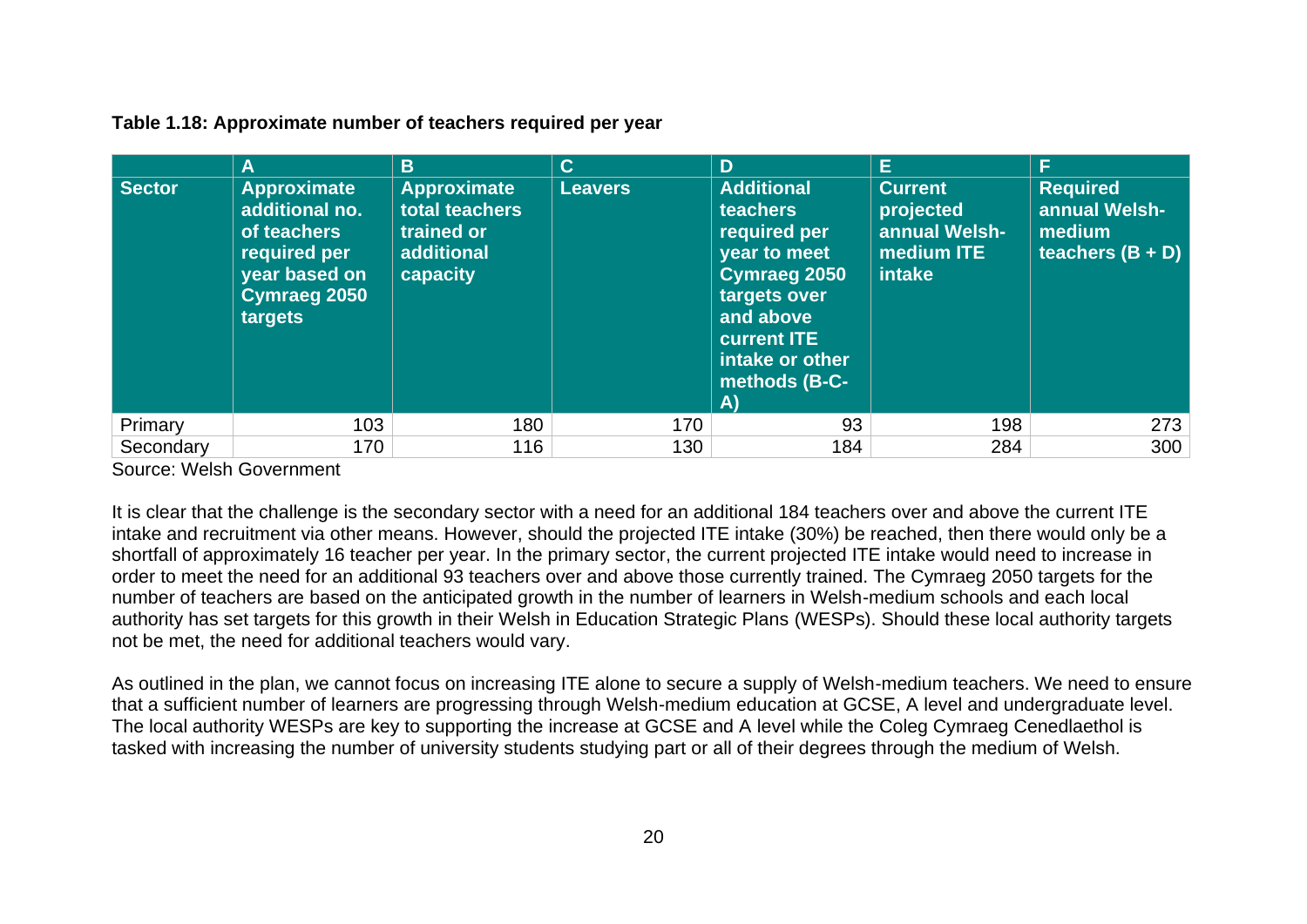To illustrate this, we have looked at progression in 4 subject areas: Welsh, mathematics, ICT and modern foreign languages. Table 1.19 gives an indication of how students studying Welsh or subjects through the medium of Welsh may progress through GCSE to A level and on to degree subjects. Although the data presented in this table follows a typical pathway approach from GCSE to A level to degree, it has not been linked at a student level and therefore does not necessarily represent the same students moving through each level. Some students may leave or join Welsh schools or take different amounts of time to move to degree level. Additionally, student numbers for first degree qualifiers are calculated based on the number of enrolments rather than the number of individual students. Therefore, care should be taken when drawing conclusions from this data. The degree qualifier figures are based on the number of enrolments from Welsh-domiciled students studying any credits through the medium of Welsh in a Welsh higher education provider. It does not give an indication of students that have Welsh language skills studying entirely through the medium of English or those studying in other UK nations. Nevertheless, the figures do show a low number of students entering exams and qualifying in Welsh or through the medium of Welsh at higher levels.

The method used to calculate Welsh-medium teaching for first degree qualifiers in this analysis differs to that used in the Welsh [language in higher education institutions](https://gov.wales/welsh-language-higher-education-institutions) statistical bulletin. This analysis looks at whether a student who qualified studied any of their degree in Welsh. This was used, along with the subjects they qualified in, to calculate the FPE for each level of Welsh teaching for each subject.

|                                                                 | GCSE 2012 to 2013                                 | A level 2014 to 2015                          | <b>First degree qualifiers</b><br>2017 to 2018 (2018 to 2019)<br>for modern foreign<br>languages) |
|-----------------------------------------------------------------|---------------------------------------------------|-----------------------------------------------|---------------------------------------------------------------------------------------------------|
| <b>Welsh</b>                                                    | 5580 (first language)<br>10,024 (second language) | 299 (first language)<br>316 (second language) | 75                                                                                                |
| <b>Mathematics</b>                                              | 4501                                              | 357                                           | 10 <sup>1</sup>                                                                                   |
| <b>ICT/computer science</b>                                     | 456                                               | 66                                            | $5^{\circ}$                                                                                       |
| Modern foreign languages*<br>$\sim$ $\sim$ $\sim$ $\sim$ $\sim$ | 1148                                              | 81                                            | $5^{\circ}$                                                                                       |

**Table 1.19 Number of students entering GCSE or A level exams in Welsh as a subject or other subjects through the medium of Welsh and first degree qualifiers in Welsh as a subject or other subjects through the medium of Welsh**

Source: Welsh Government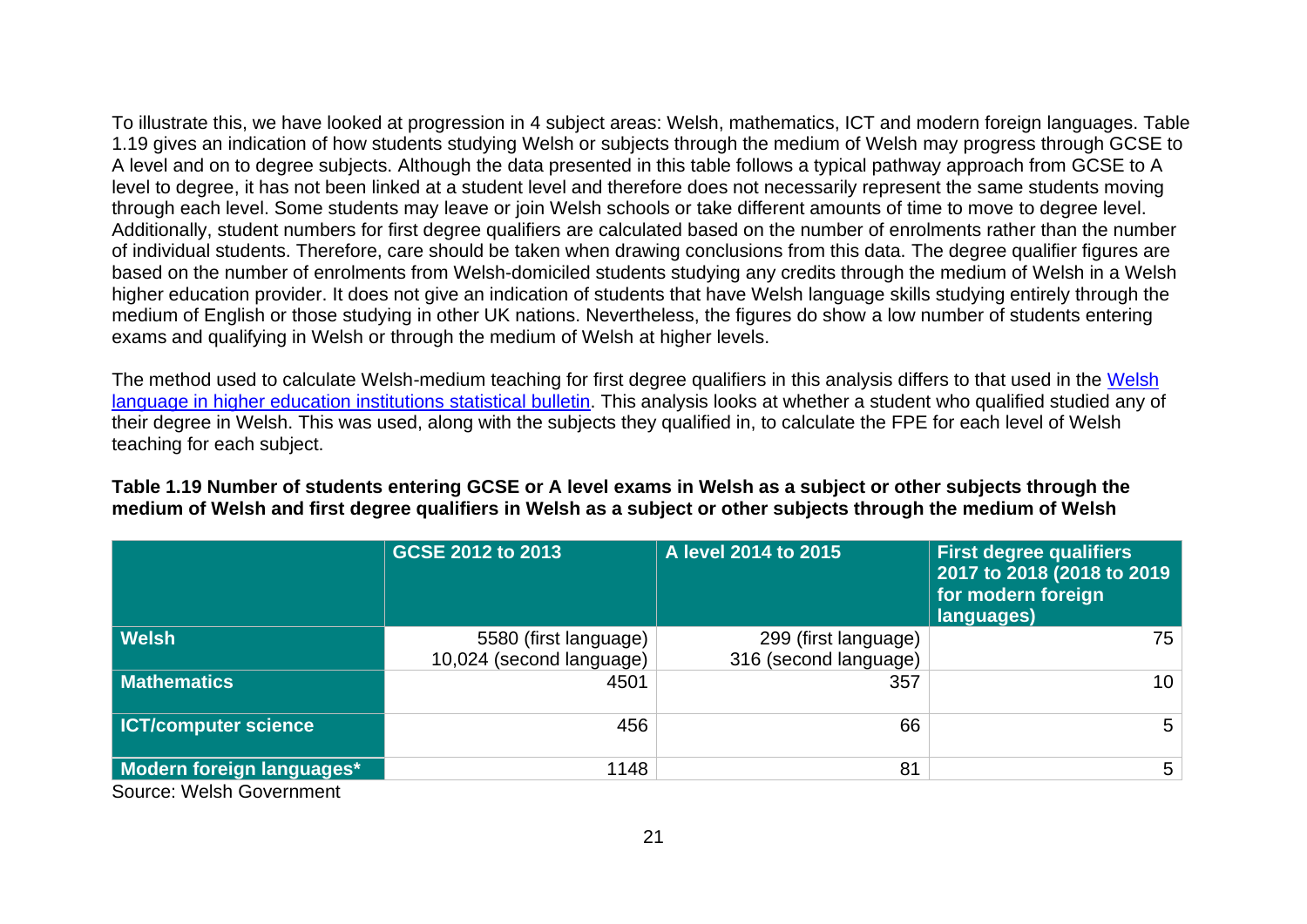GCSE pupils are pupils aged 15 the day before the start of the academic year. A level pupils are pupils aged 17 the day before the start of the academic year. GCSE and A level data is only collected on qualifications approved by the Welsh Government for use in schools. Independent schools can choose other qualifications which are not approved. These are not included in the figures. In some cases pupils may take more than one modern foreign language and would appear twice in the data.

First degree qualifiers are calculated using FPEs for enrolments and are rounded to the nearest 5. First degree qualifiers are based on student enrolments who are:

- counted within the qualifications obtained population
- qualifying at first degree level
- studying at a Welsh higher education provider, or Welsh-domiciled students studying in the Open University
- Welsh-domiciled students.

First degree qualifiers data for Welsh, mathematical sciences and computer science courses were taken from 2017 to 2018. For modern foreign languages, these were taken from 2018 to 2019 as modern foreign language courses are 4-year courses.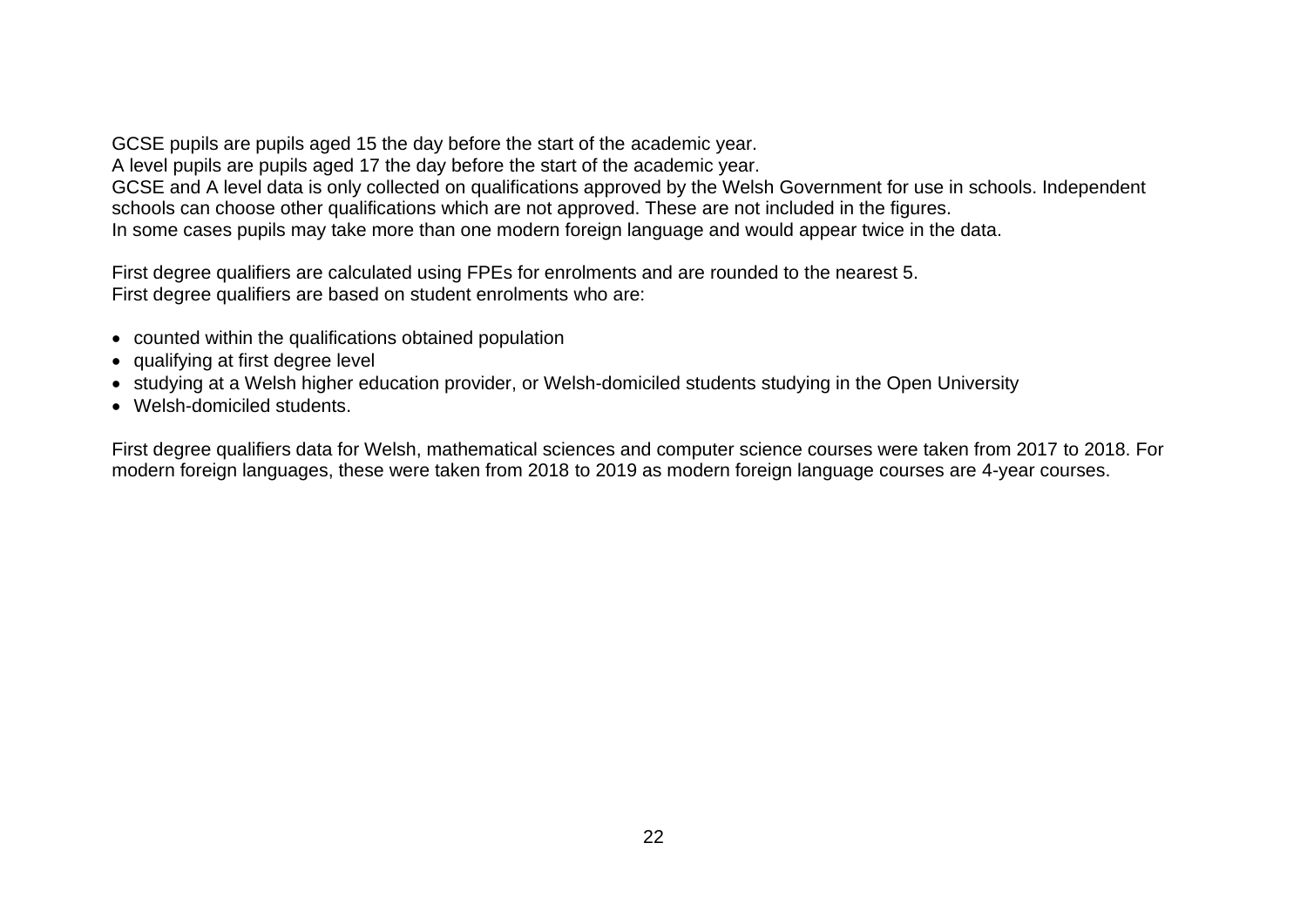# <span id="page-24-0"></span>**Aim 2: Increase the number of practitioners able to work through the medium of Welsh who are supporting learners**

As noted in the plan, Welsh-medium schools are facing particular challenges in recruiting practitioners who can support learners. Learning support workers and practitioners supporting learners with additional learning needs are a key part of the school workforce.

As demonstrated in table 2.1 below, in Welsh-medium and bilingual schools the data indicates that there could be learning support workers employed who do not have Welsh language skills. For example, table 2.1 notes that there are 3,265 learning support workers working in Welsh-medium schools, with 2,950 with Welsh language skills at intermediate level or above and 240 with skills at foundation level or lower. This suggests that there are not enough learning support workers with Welsh language skills to fill roles in Welsh-medium schools, let alone enough to be able to support delivery of the new curriculum in English-medium schools.

### **Table 2.1: Number of school support staff by school medium, role and Welsh ability, November 2020**

|                  |                          |               |              |                   | <b>Welsh ability</b> |                 |                         |          |              |
|------------------|--------------------------|---------------|--------------|-------------------|----------------------|-----------------|-------------------------|----------|--------------|
| <b>School</b>    | <b>Role</b>              | <b>No</b>     | <b>Entry</b> | <b>Foundation</b> | <b>Intermediate</b>  | <b>Advanced</b> | <b>Proficient   Not</b> |          | <b>Total</b> |
| medium           |                          | <b>skills</b> |              |                   |                      |                 |                         | obtained |              |
| <b>Welsh-</b>    | Higher level             | $\star$       | 5            | 10                | 15                   | 65              | 225                     | 5        | 330          |
| medium           | teaching assistant       |               |              |                   |                      |                 |                         |          |              |
| (a)              | Teaching assistant       | 35            | 75           | 60                | 155                  | 545             | 1,610                   | 50       | 2,525        |
|                  | SEN support staff        | 15            | 20           | 20                | 35                   | 100             | 200                     | 20       | 410          |
|                  | Total                    | 45            | 105          | 90                | 205                  | 705             | 2,035                   | 75       | 3,265        |
| <b>Bilingual</b> | Higher level             | 5             | 5            |                   | 5                    | 20              | 30                      | $\star$  | 65           |
|                  | teaching assistant       |               |              |                   |                      |                 |                         |          |              |
|                  | Teaching assistant       | 40            | 45           | 25                | 50                   | 75              | 135                     | 10       | 380          |
|                  | <b>SEN support staff</b> | 10            | 20           | 10                | 10                   | 40              | 95                      |          | 185          |
|                  | Total                    | 55            | 65           | 40                | 65                   | 130             | 260                     | 15       | 630          |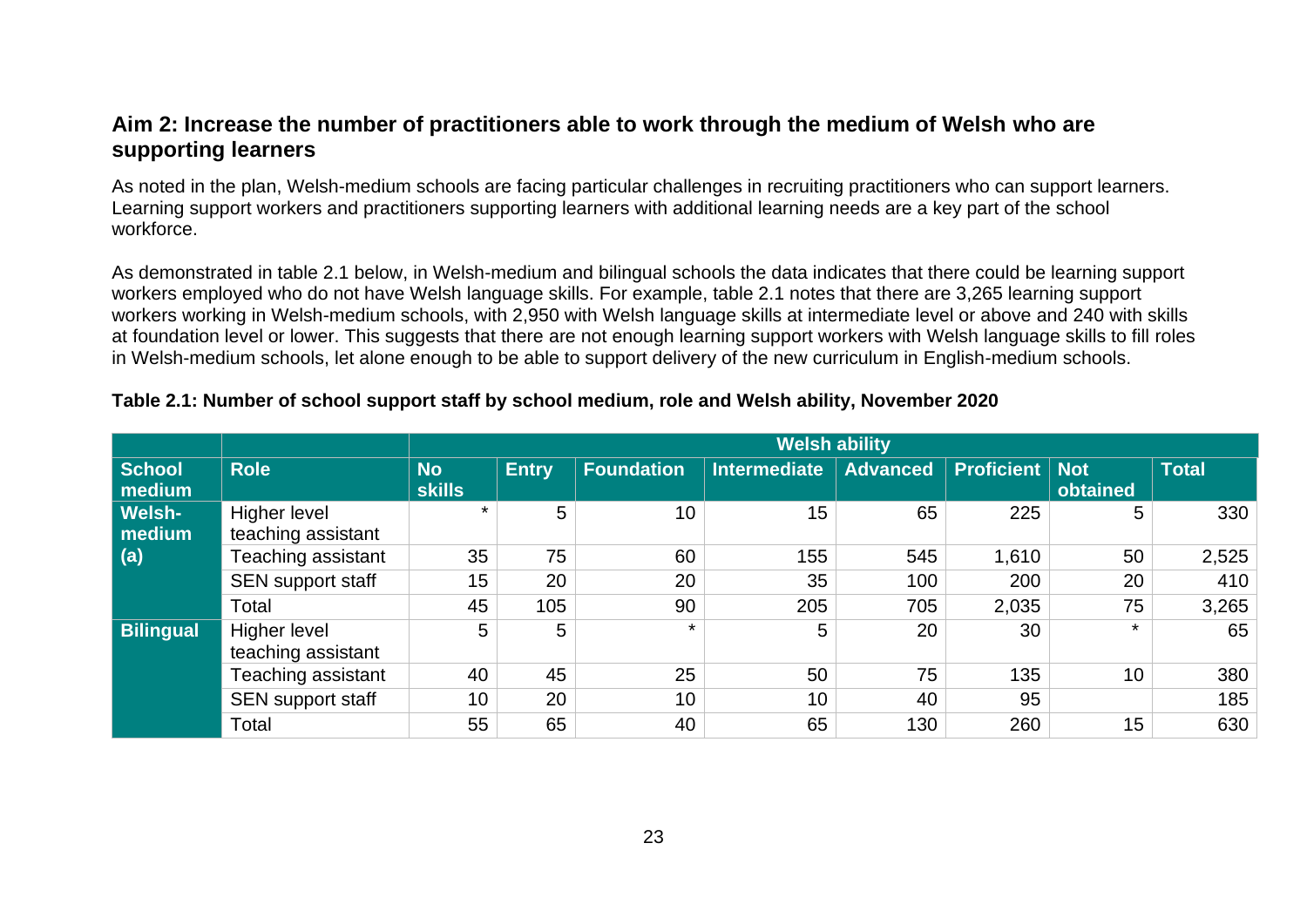| English-<br>medium             | Higher level<br>teaching assistant | 225   | 620   | 245   | 75  | 30    | 35    | 30  | 1,265  |
|--------------------------------|------------------------------------|-------|-------|-------|-----|-------|-------|-----|--------|
|                                | Teaching assistant                 | 3,030 | 4,930 | 1,480 | 300 | 160   | 210   | 210 | 10,325 |
|                                | <b>SEN support staff</b>           | 750   | 665   | 190   | 40  | 20    | 35    | 60  | 1,760  |
|                                | Total                              | 4,005 | 6,215 | 1,920 | 415 | 210   | 280   | 300 | 13,355 |
| Not<br>applicable              | Higher level<br>teaching assistant | 65    | 40    | 15    | 5   | 10    | 25    | 10  | 170    |
| (b)                            | Teaching assistant                 | 490   | 355   | 105   | 45  | 45    | 90    | 120 | 1,250  |
|                                | SEN support staff                  | 470   | 310   | 75    | 15  | 15    | 55    | 30  | 970    |
|                                | Total                              | 1,025 | 705   | 195   | 70  | 70    | 170   | 160 | 2,390  |
| <b>Total</b><br><b>Schools</b> | Higher level<br>teaching assistant | 300   | 670   | 275   | 100 | 120   | 315   | 45  | 1,830  |
|                                | Teaching assistant                 | 3,590 | 5,405 | 1,675 | 555 | 820   | 2,045 | 390 | 14,480 |
|                                | <b>SEN support staff</b>           | 1,245 | 1,015 | 290   | 100 | 175   | 380   | 115 | 3,325  |
|                                | Total                              | 5,130 | 7,095 | 2,240 | 760 | 1,120 | 2,745 | 550 | 19,640 |

Source: SWAC

Values rounded to the nearest 5. Values have been supressed where the headcount is less than 5 (\*).

(a) Includes dual-stream and transitional.

(b) School medium not applicable for nurseries, special schools or pupil referral units.

Data for the number of special educational needs coordinators (SENCOs) (table 2.2) working in Welsh-medium or bilingual schools would suggest that there is a sufficient number with Welsh language ability with a total of 455 individuals working in a total of 440 Welsh-medium, bilingual, dual-stream and transitional schools.

The majority of SENCOs in schools undertake this role in addition to their main role as a headteacher, classroom teacher, learning support worker or SEN support staff. In November 2020, of the 1,580 SENCOs reported in schools 150 identified the SENCO as their primary role. Therefore, table 2.2 below includes some individuals who are also counted in the teacher numbers presented in tables 2.1, 3.1 and 3.2 where their primary role is as a teacher or learning support worker.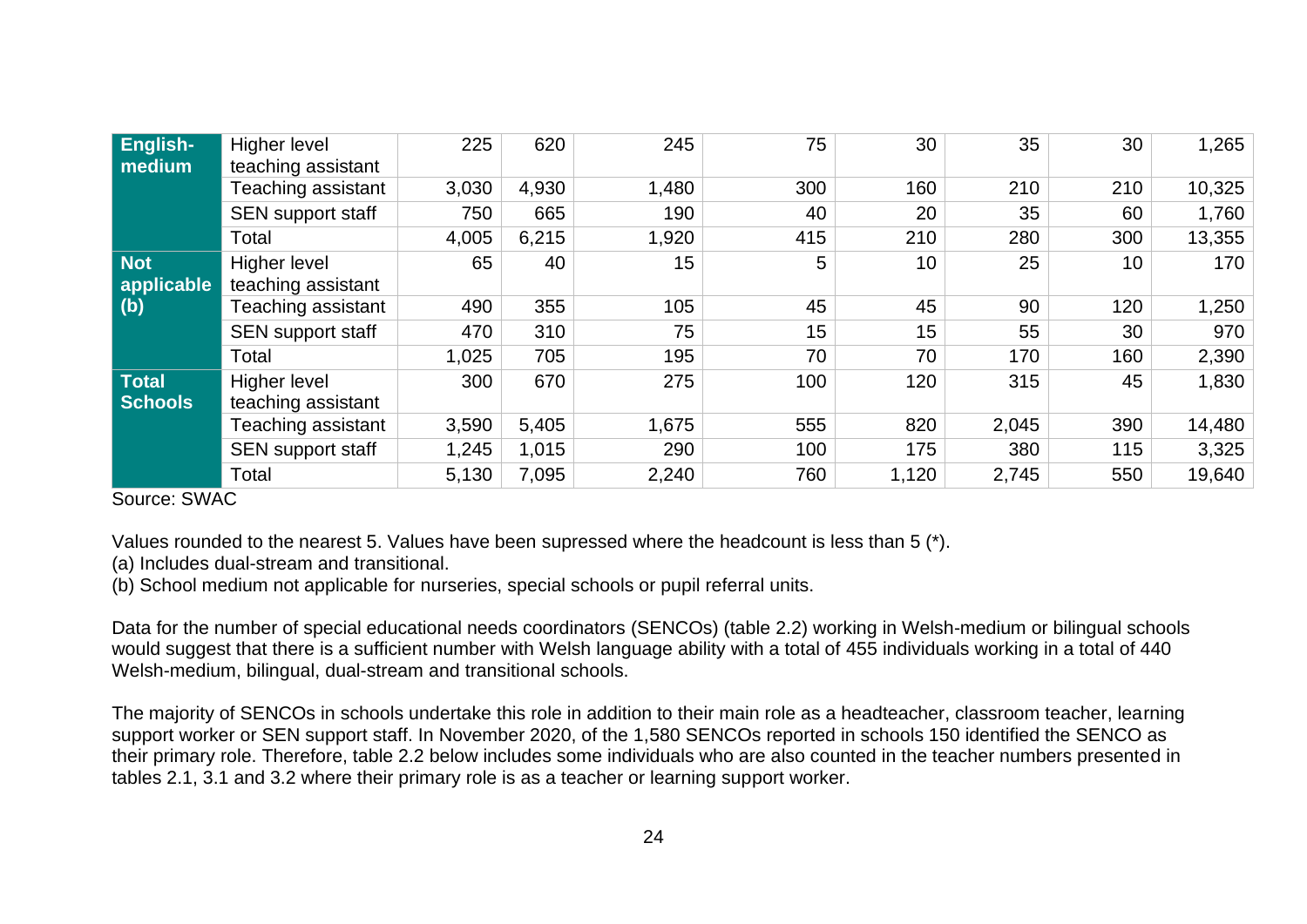# **Table 2.2: SENCOs by school medium and Welsh ability, November 2020**

|                                 |                  |              |         | <b>Welsh ability</b>             |                 |                   |                        |              |
|---------------------------------|------------------|--------------|---------|----------------------------------|-----------------|-------------------|------------------------|--------------|
| School<br>medium                | <b>No skills</b> | <b>Entry</b> |         | <b>Foundation   Intermediate</b> | <b>Advanced</b> | <b>Proficient</b> | <b>Not</b><br>obtained | <b>Total</b> |
| Welsh (a)                       | $\star$          | $\star$      | $\star$ | $\star$                          | 45              | 350               | 10                     | 415          |
| <b>Bilingual</b>                | $\star$          | $\star$      | $\star$ | $\star$                          | 5               | 25                | $\star$                | 40           |
| English                         | 100              | 280          | 350     | 180                              | 60              | 60                | 15                     | 1,040        |
| <b>Not</b><br>applicable<br>(b) | 20               | 25           | 20      | 10                               | $\star$         | 10                | $\star$                | 85           |
| <b>Total</b>                    | 120              | 310          | 370     | 190                              | 115             | 445               | 25                     | 1,580        |

Source: SWAC

Values rounded to the nearest 5. Values have been supressed where the headcount is less than 5 (\*).

(a) Includes dual-stream and transitional.

(b) School medium not applicable for nurseries, special schools or pupil referral units.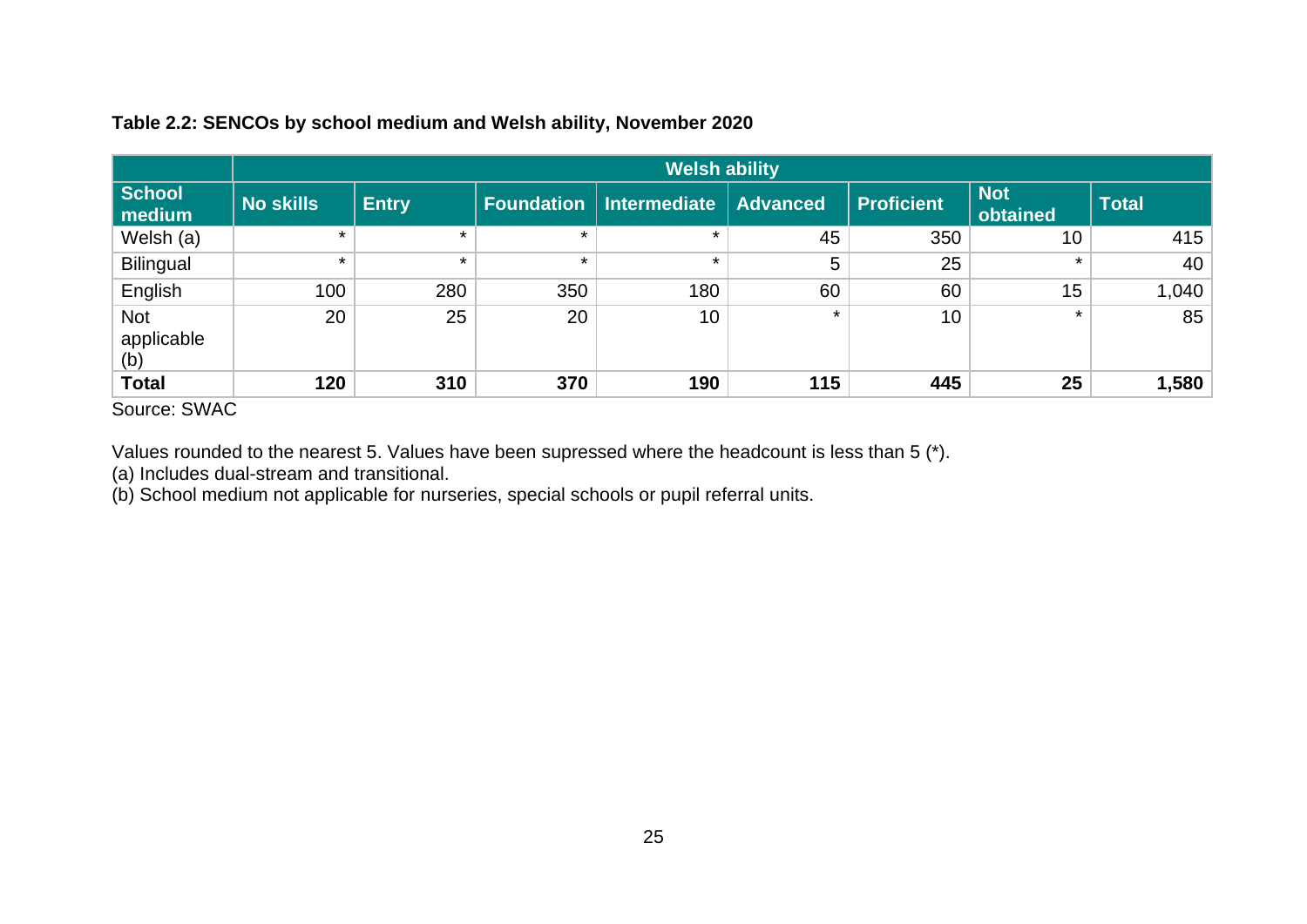# <span id="page-27-0"></span>**Aim 3: Develop all practitioners' Welsh language skills and expertise to teach Welsh and through the medium of Welsh**

Our vision is to enable all learners to develop their Welsh language skills and to use the language confidently in everyday life. In order to achieve this vision, we need to have practitioners who have the skills to teach Welsh as a language and across the curriculum. The SWAC provides annual data on the Welsh language ability of practitioners working in schools in Wales based on the Welsh 'Language competency framework for education practitioners' and will enable us to monitor progress in gradually increasing the number of practitioners with higher-level Welsh language skills.

Local authorities and regional consortia have a school-level analysis of the Welsh language ability of practitioners, and we will expect them to use this intelligence to inform the planning of their professional learning offer and to direct practitioners to national courses via the Welsh Language Sabbatical Scheme and the National Centre for Learning Welsh.

Table 3.1 shows the Welsh language ability of all teachers by local authority, regardless of which sector they work in. The data shows that:

- from a total of 25,930 teachers, approximately 40% (10,140) have Welsh language ability at intermediate level or higher
- approximately 40% (10,485) teachers have no skills or skills at entry level
- approximately 18% (4,730) have skills at foundation level
- the highest proportion of teachers with higher-level Welsh language skills are in the local authorities where there is a higher percentage of Welsh-medium or bilingual education, namely Anglesey, Gwynedd, Ceredigion and Carmarthenshire
- there are a number of local authorities where more than 70% of the teachers have Welsh language skills at foundation level or lower, namely Monmouthshire, Bridgend, Newport and Blaenau Gwent.

### **Table 3.1: Welsh language ability by local authority, November 2020**

|                     |                  | <b>Welsh ability</b> |                   |                     |                 |                   |                     |              |  |  |  |  |
|---------------------|------------------|----------------------|-------------------|---------------------|-----------------|-------------------|---------------------|--------------|--|--|--|--|
| Local authority (a) | <b>No skills</b> | <b>Entry</b>         | <b>Foundation</b> | <b>Intermediate</b> | <b>Advanced</b> | <b>Proficient</b> | <b>Not obtained</b> | <b>Total</b> |  |  |  |  |
| Isle of Anglesey    | 10               | 15                   | 15                | 20                  | 55              | 415               |                     | 530          |  |  |  |  |
| Gwynedd             | 15               | 25                   | 20                | 25                  | 100             | 775               | 50                  | .010         |  |  |  |  |
| Conwy               | 85               | 165                  | 150               | 85                  | 90              | 370               | 15                  | 960          |  |  |  |  |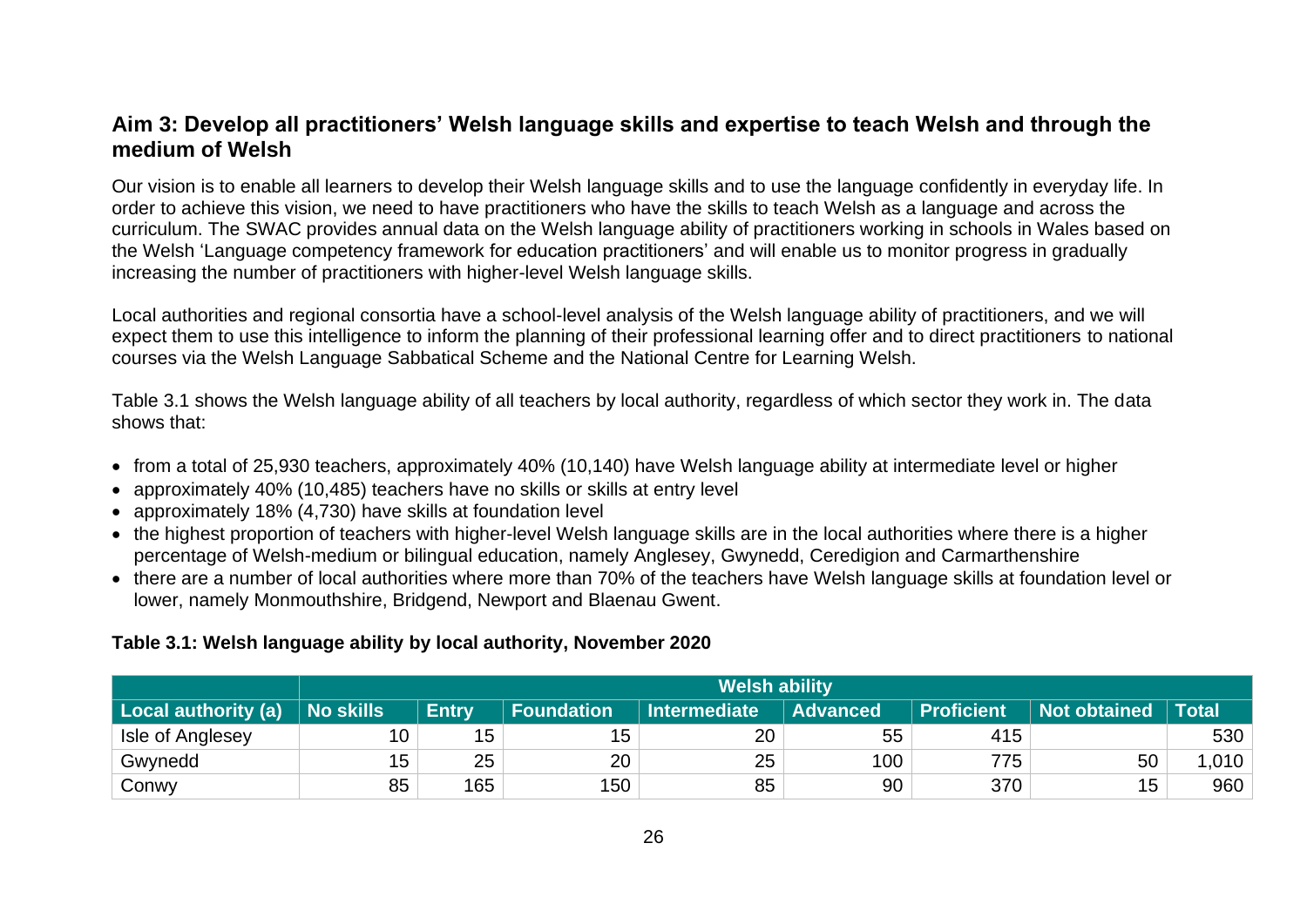| Denbighshire             | 105   | 175   | 165   | 75    | 50    | 315   | 10  | 895    |
|--------------------------|-------|-------|-------|-------|-------|-------|-----|--------|
| <b>Flintshire</b>        | 265   | 295   | 335   | 165   | 85    | 185   | 5   | 1,335  |
| Wrexham                  | 170   | 290   | 290   | 105   | 45    | 215   | 5   | 1,115  |
| Powys                    | 205   | 200   | 200   | 115   | 90    | 225   | 35  | 1,070  |
| Ceredigion               | 20    | 30    | 25    | 35    | 135   | 325   | 20  | 590    |
| Pembrokeshire            | 70    | 250   | 145   | 95    | 60    | 220   | 95  | 935    |
| Carmarthenshire          | 95    | 210   | 195   | 115   | 180   | 745   |     | 1,540  |
| Swansea                  | 415   | 490   | 395   | 165   | 75    | 360   |     | 1,905  |
| <b>Neath Port Talbot</b> | 235   | 255   | 255   | 90    | 50    | 230   |     | 1,120  |
| <b>Bridgend</b>          | 260   | 365   | 325   | 95    | 50    | 165   | 10  | 1,270  |
| Vale of Glamorgan        | 315   | 380   | 115   | 185   | 75    | 180   | 5   | 1,255  |
| Rhondda Cynon Taf        | 435   | 460   | 315   | 160   | 130   | 500   | 20  | 2,025  |
| <b>Merthyr Tydfil</b>    | 90    | 130   | 105   | 55    | 20    | 70    |     | 475    |
| Cardiff                  | 740   | 880   | 460   | 130   | 320   | 425   | 180 | 3,135  |
| Caerphilly               | 295   | 360   | 330   | 105   | 70    | 295   | 15  | 1,475  |
| <b>Blaenau Gwent</b>     | 100   | 170   | 120   | 15    | 15    | 30    | 30  | 475    |
| Torfaen                  | 200   | 145   | 165   | 75    | 50    | 85    | 20  | 740    |
| Monmouthshire            | 210   | 155   | 180   | 50    | 15    | 40    |     | 650    |
| <b>Newport</b>           | 325   | 380   | 420   | 105   | 25    | 140   | 50  | 1,440  |
| <b>Wales</b>             | 4,665 | 5,820 | 4,730 | 2,055 | 1,770 | 6,315 | 575 | 25,930 |

Source: SWAC

Values rounded to the nearest 5.

(a) At the local authority level, individuals are counted for each local authority they appear in. At the Wales level, individuals are counted only once. Therefore, the Wales level figures may not equal the sum of the local authorities.

Data in table 3.2 provides a breakdown of teachers by sector, school medium and Welsh ability. The data shows that:

• nearly 30% of primary teachers in English-medium schools have Welsh language skills at intermediate level or above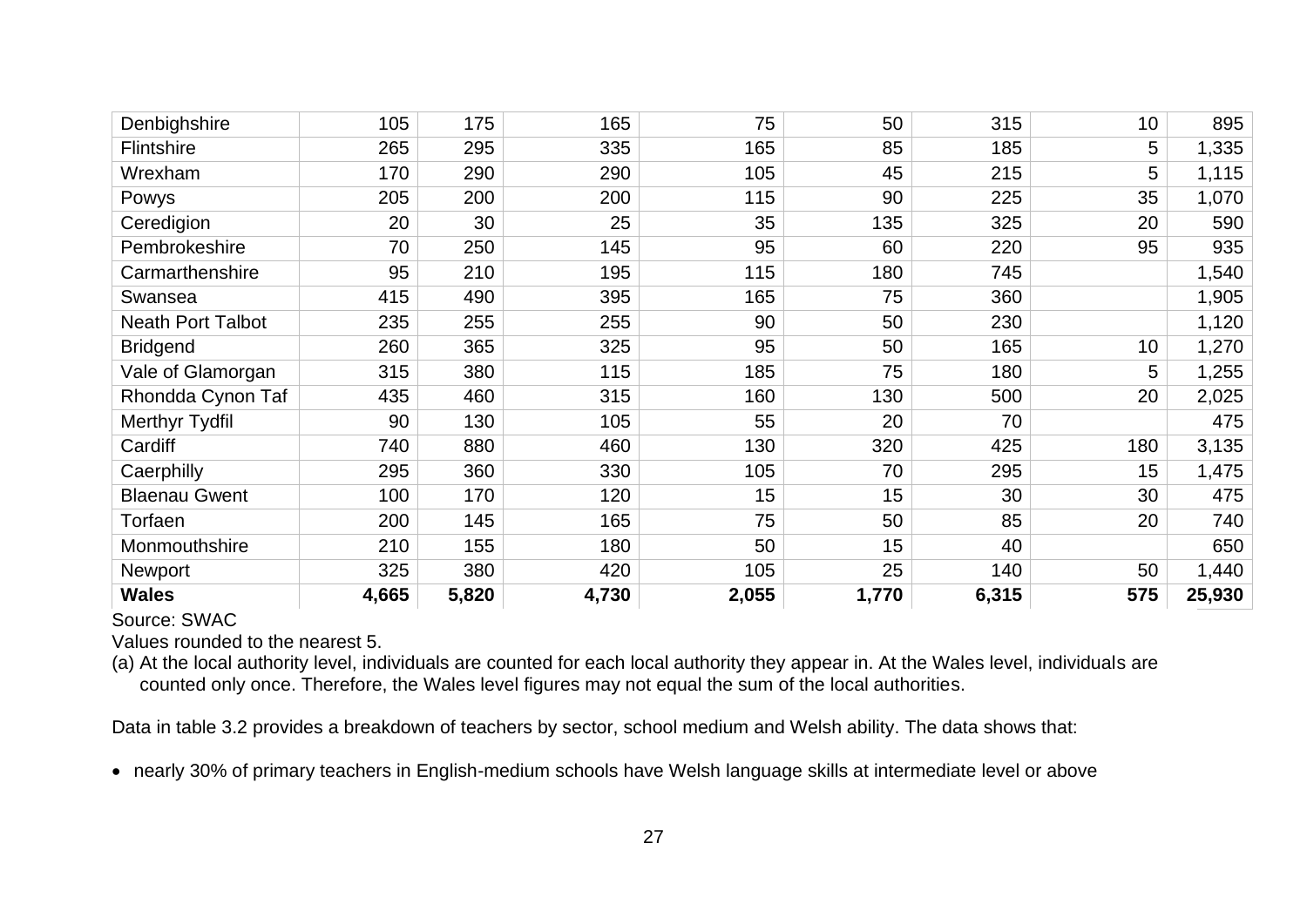- nearly 6% of teachers in Welsh-medium schools have Welsh language skills at foundation level or below. Welsh-medium schools includes dual-stream, transitional and bilingual schools; therefore there could be teachers in these schools who predominantly teach in English
- the number of teachers with no Welsh language skills is highest in English-medium secondary schools.

There is clearly scope for local authorities and regional consortia to be working with their schools to ensure that strategic planning for the development of practitioners' Welsh language skills is a key part of their development plans.

### **Table 3.2: Teachers by sector, school medium and Welsh ability, November 2020**

|                        |                         |                  |              |                   | <b>Welsh ability</b> |                 |                   |                        |        |
|------------------------|-------------------------|------------------|--------------|-------------------|----------------------|-----------------|-------------------|------------------------|--------|
| <b>Sector</b>          | <b>School</b><br>medium | <b>No skills</b> | <b>Entry</b> | <b>Foundation</b> | <b>Intermediate</b>  | <b>Advanced</b> | <b>Proficient</b> | <b>Not</b><br>obtained | Total  |
| <b>Nursery</b>         | Not applicable<br>(a)   | 5                | 10           | 5                 | 5                    | $\star$         | 10                |                        | 40     |
| Primary                | Welsh (b)               | 15               | 25           | 35                | 35                   | 445             | 2,530             | 50                     | 3,135  |
|                        | English                 | 235              | 2,875        | 3,620             | 1,540                | 540             | 700               | 85                     | 9,590  |
|                        | Total                   | 250              | 2,900        | 3,655             | 1,575                | 985             | 3,225             | 135                    | 12,725 |
| Middle                 | Welsh (b)               | $\star$          | 30           | 5                 | $\star$              | 45              | 540               | 5                      | 630    |
|                        | English                 | 220              | 185          | 100               | 40                   | 25              | 50                | 35                     | 650    |
|                        | Total                   | 225              | 210          | 105               | 40                   | 70              | 590               | 40                     | 1,280  |
| Secondary              | Welsh (b)               | 115              | 90           | 45                | 55                   | 390             | 1,595             | 5                      | 2,295  |
|                        | English                 | 3,770            | 2,230        | 775               | 310                  | 290             | 785               | 340                    | 8,500  |
|                        | Total                   | 3,885            | 2,320        | 820               | 370                  | 675             | 2,380             | 345                    | 10,795 |
| Special                | Not applicable<br>(a)   | 200              | 280          | 125               | 50                   | 30              | 90                | 45                     | 820    |
| Pupil referral<br>unit | Not applicable<br>(a)   | 95               | 95           | 20                | 15                   | 5               | 25                | 5                      | 270    |
| <b>Total schools</b>   | Welsh (b)               | 140              | 140          | 85                | 95                   | 875             | 4,660             | 60                     | 6,060  |
|                        | English                 | 4,225            | 5,290        | 4,490             | 1,890                | 855             | 1,530             | 460                    | 18,740 |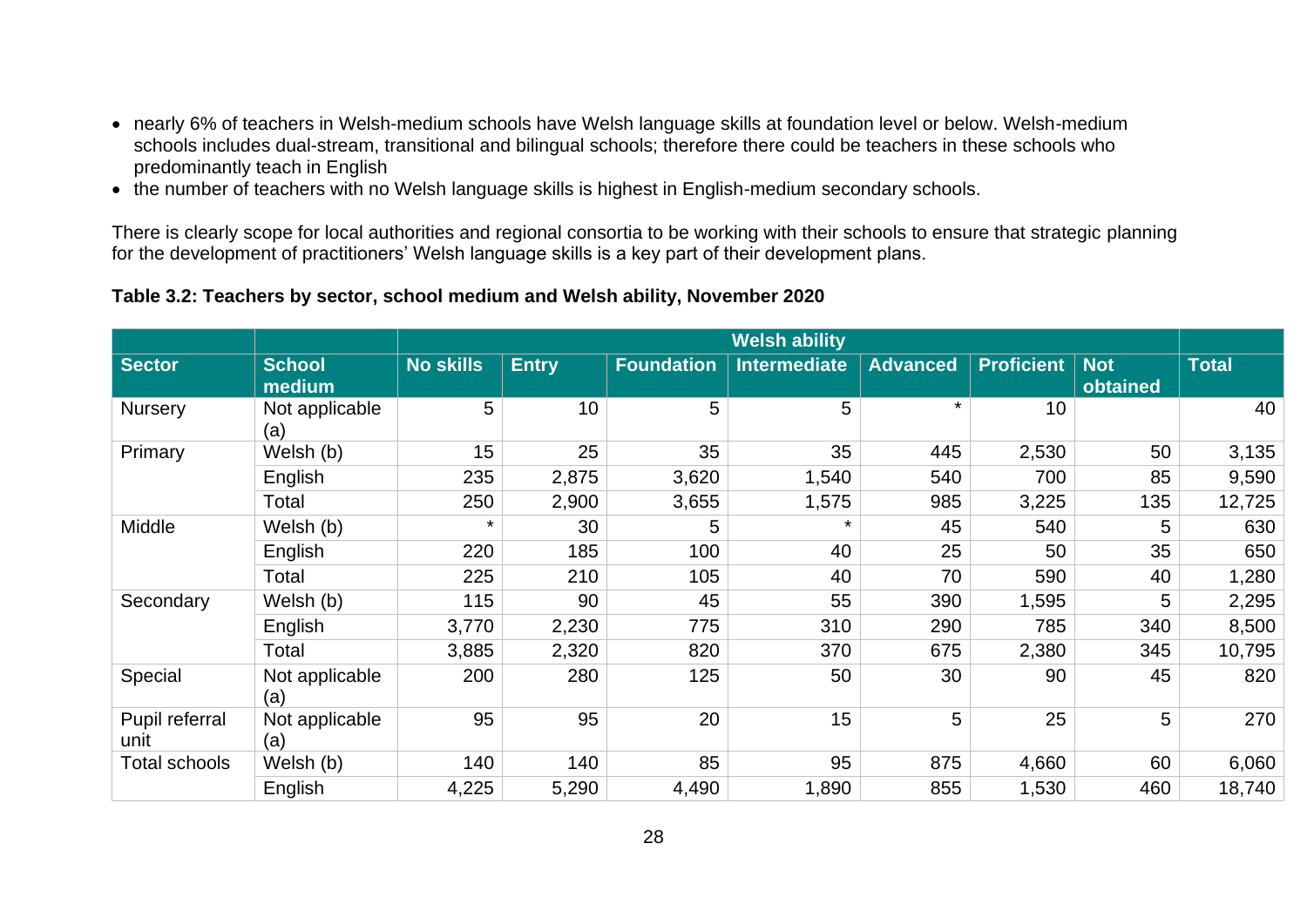| Not applicable | 300   | 390   | 150        | 70<br>ັບ                          | 40.        | $-$<br>l 25                                        | 50           | $\sqrt{2}$            |
|----------------|-------|-------|------------|-----------------------------------|------------|----------------------------------------------------|--------------|-----------------------|
| (a             |       |       |            |                                   |            |                                                    |              |                       |
| Total          | 4,665 | 5,820 | 730<br>т., | $\cap$ $\overline{\cap}$<br>Z,UJJ | 770<br>70. | $C$ $\Omega$ $\Gamma$<br>$\blacksquare$<br>U.U I U | 575<br>J I J | . റാറ<br>つに<br>∠ບ,ອບບ |

Source: SWAC

Values rounded to the nearest 5. Values have been supressed where headcount is less than 5 (\*).

(a) School medium not applicable for nurseries, special schools and pupil referral units.

(b) Includes dual-stream, transitional and bilingual.

Supply teachers are a crucial part of our workforce and play an important part in developing our learners. They will be able to access the national programme of Welsh language courses offered via the National Centre for Learning Welsh. The data in table 3.3 will provide a baseline to determine whether the number of supply teachers registered with EWC by ability to speak Welsh increases in future years.

### **Table 3.3: Number of supply teachers registered with EWC by ability to speak Welsh**

| <b>Ability to speak</b>    | 2017   |      |        | 2020<br>2018<br>2019 |               | 2021    |               |               |               |      |
|----------------------------|--------|------|--------|----------------------|---------------|---------|---------------|---------------|---------------|------|
| <b>Welsh</b>               | Number | %    | Number | $\%$                 | <b>Number</b> | %       | <b>Number</b> | $\frac{1}{2}$ | <b>Number</b> | %    |
| Yes                        | .475   | 30.8 | 1,427  | 30.4                 | 1,317         | 27.7    | 1,295         | 27.9          | 1,128         | 26.7 |
| <b>No</b>                  | 3,169  | 66.2 | 3,190  | 68.0                 | 3,441         | 72.3    | 3,325         | 71.7          | 3,077         | 72.9 |
| <b>Unknown</b>             | 143    | 3.0  | 76     | 1.6                  |               | $0.0\,$ | 15            | 0.3           | 17            | 0.4  |
| <b>Total</b>               | 4,787  | 100  | 4,693  | 100                  | 4,759         | 100     | 4,635         | 100           | 4,222         | 100  |
| S <sub>Ol</sub> irca: FINC |        |      |        |                      |               |         |               |               |               |      |

Source: EWC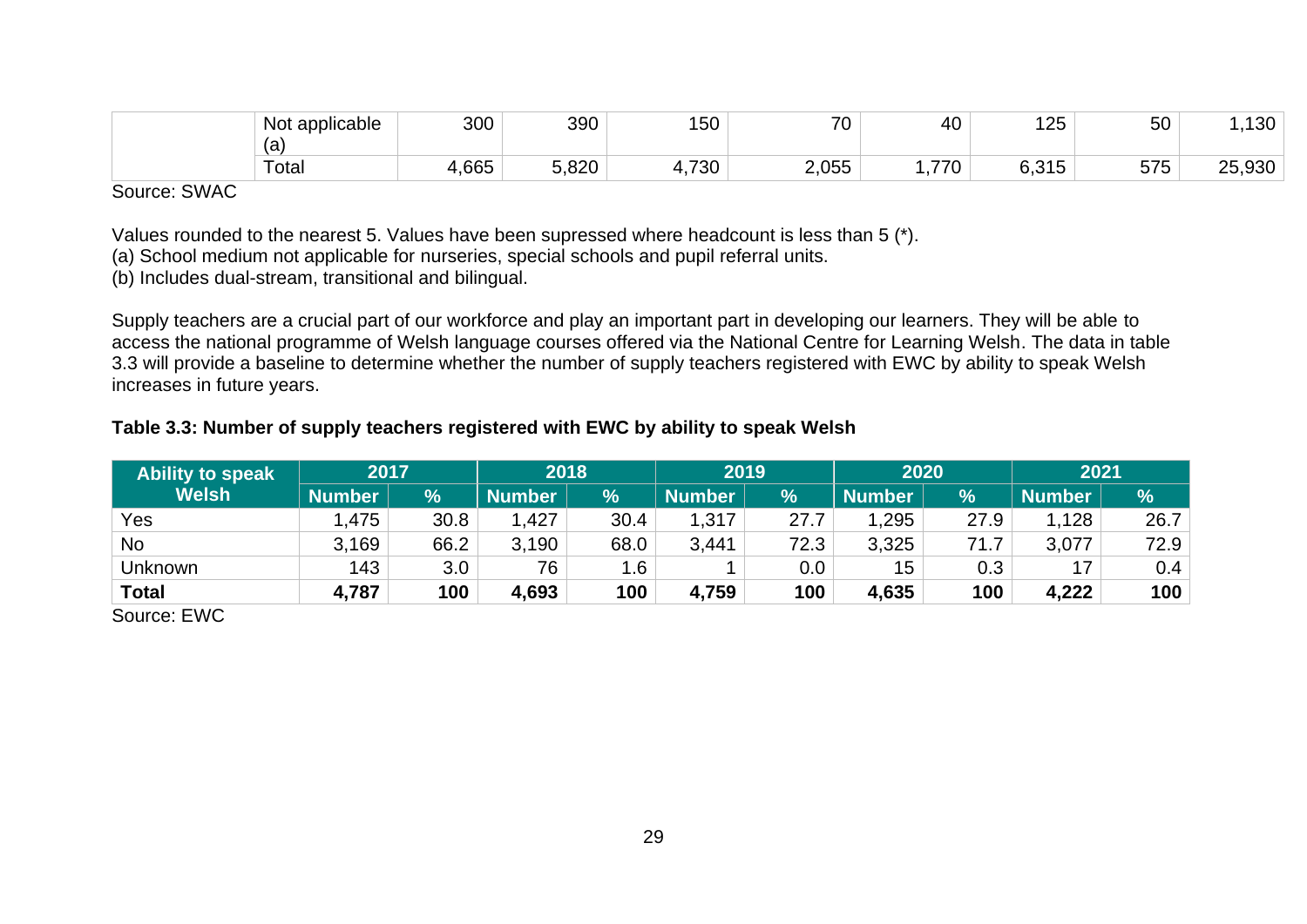# <span id="page-31-0"></span>**Aim 4: Develop leadership capacity for Welsh-medium schools and equip all leaders with skills to strategically plan the development of Welsh within a culture of schools as learning organisations**

As stated in the plan, if we are to increase the number of learners in Welsh-medium education in line with our Cymraeg 2050 vision, we will need to ensure a sufficient supply of headteachers and senior leaders for the sector.

|                                                    | English-medium | <b>Welsh-medium</b> | <b>English-medium with</b><br>federated heads* | <b>Welsh-medium with</b><br>federated heads* |
|----------------------------------------------------|----------------|---------------------|------------------------------------------------|----------------------------------------------|
| <b>Primary schools</b>                             | 835            | 384                 | 47                                             | 37                                           |
| Middle schools                                     | 11             | 12                  |                                                | $\overline{0}$                               |
| Secondary schools                                  | 138            | 44                  |                                                |                                              |
| <b>Total</b><br>$\sim$ $\sim$ $\sim$ $\sim$ $\sim$ | 984            | 440                 | 50                                             | 38                                           |

## **Table 4.1: Number of schools in Wales and number of headteachers of federated schools, April 2021**

Source: PLASC

\*Counted schools that recorded they had a federated governing body

As outlined in table 4.1, in 2021 there was a total of 440 Welsh-medium, bilingual, dual-stream and transitional schools. Of those 440 schools there are 38 schools recorded as having a federated governing body, with 19 headteachers who are leading more than one school. Therefore, the current number of headteachers required to lead Welsh-medium schools is approximately 421. Table 4.2 shows the number of school leaders employed in English, bilingual or Welsh-medium schools by ability to speak Welsh. The number of headteachers or executive headteachers in Welsh-medium or bilingual schools in 2020 was 360, which is lower than the total number of schools. There were 25 acting headteachers in Welsh-medium or bilingual school, which suggests that there could be approximately 36 headteacher posts vacant or led by deputy or assistant headteachers, or there could be a number of informal school federations.

Data on the linguistic ability of headteachers set out in table 4.2 shows that in 2020: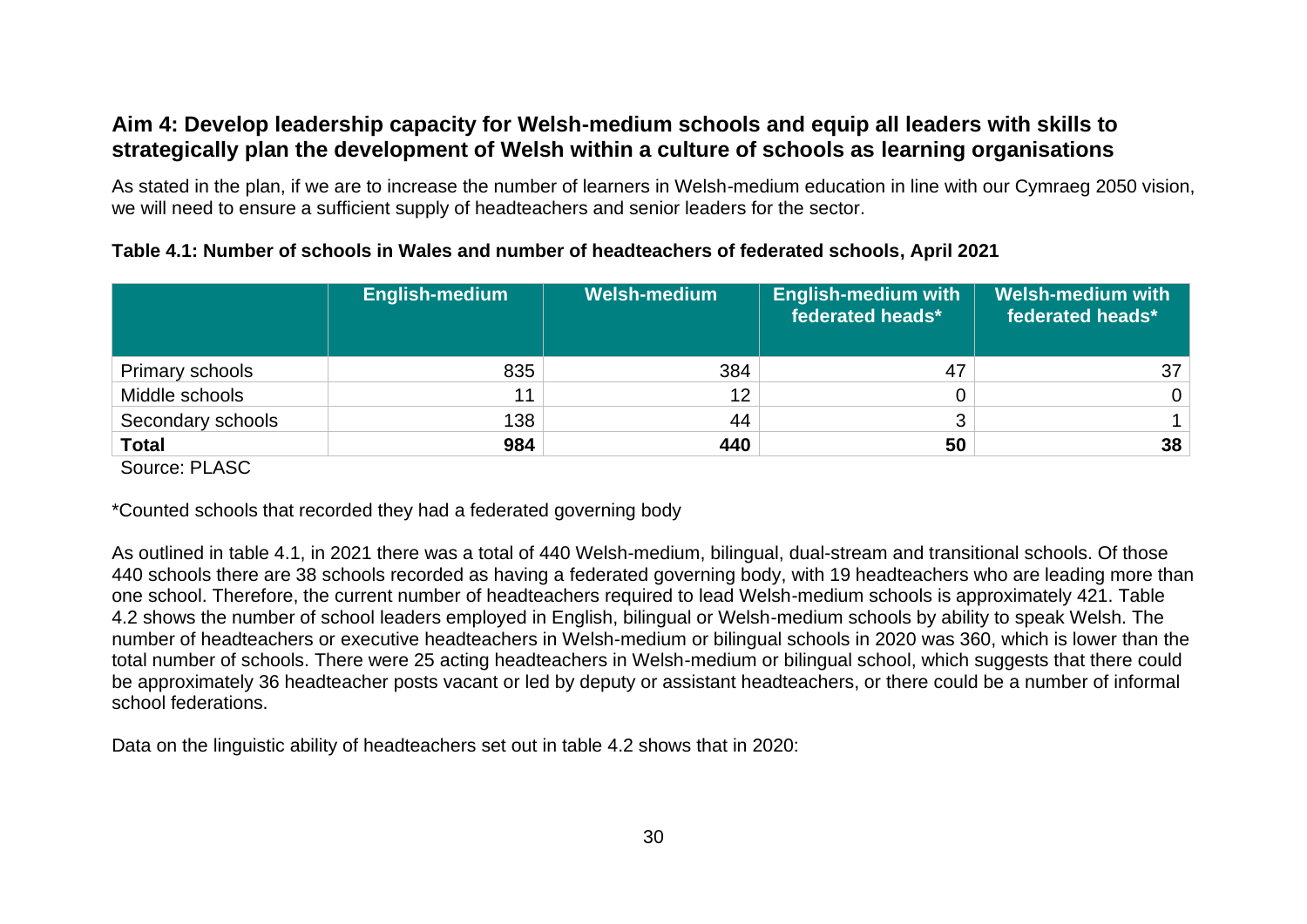- 1,495 leaders in Welsh-medium, bilingual or English-medium schools were able to speak Welsh at intermediate level or above (45%)
- almost all leaders in Welsh-medium or bilingual schools were able to speak Welsh at intermediate level or above
- 255 headteachers or executive headteachers in English-medium schools were able to speak Welsh at intermediate level or above (29%).

# **Table 4.2: Teachers in leadership by school medium, role and Welsh ability, November 2020**

|                         |                          |                  |              |                   | <b>Welsh ability</b> |                 |                   |                        |              |
|-------------------------|--------------------------|------------------|--------------|-------------------|----------------------|-----------------|-------------------|------------------------|--------------|
| <b>School</b><br>medium | Leadership<br>role       | <b>No skills</b> | <b>Entry</b> | <b>Foundation</b> | <b>Intermediate</b>  | <b>Advanced</b> | <b>Proficient</b> | <b>Not</b><br>obtained | <b>Total</b> |
| <b>Welsh</b><br>medium  | Executive<br>headteacher |                  |              |                   | $\star$              | $\star$         | 15                |                        | 15           |
|                         | Headteacher              |                  | $\star$      | $\star$           | $\star$              | 35              | 265               | 5                      | 320          |
|                         | Acting<br>headteacher    |                  |              |                   | $\star$              | $\star$         | 20                | $\star$                | 25           |
|                         | Deputy<br>headteacher    | $\star$          | $\star$      | $\star$           |                      | 25              | 175               | $\star$                | 205          |
|                         | Assistant<br>headteacher | $\star$          |              | $\star$           | $\star$              | 20              | 135               | $\star$                | 160          |
|                         | Total                    | $\star$          | $\star$      | 5                 | 5                    | 85              | 615               | 10 <sup>1</sup>        | 725          |
| <b>Bilingual</b>        | Executive<br>headteacher |                  |              |                   |                      |                 |                   |                        |              |
|                         | Headteacher              |                  | $\star$      | $\star$           |                      | $\star$         | 25                |                        | 35           |
|                         | Acting<br>headteacher    | $\star$          |              |                   |                      |                 |                   |                        | $\star$      |
|                         | Deputy<br>headteacher    |                  | $\star$      |                   | $\star$              | 5               | 35                |                        | 45           |
|                         | Assistant<br>headteacher | $\star$          | $\star$      | $\star$           | $\star$              | 10              | 50                |                        | 70           |
|                         | Total                    | $\star$          | 10           | $\star$           | 5                    | 20              | 110               |                        | 150          |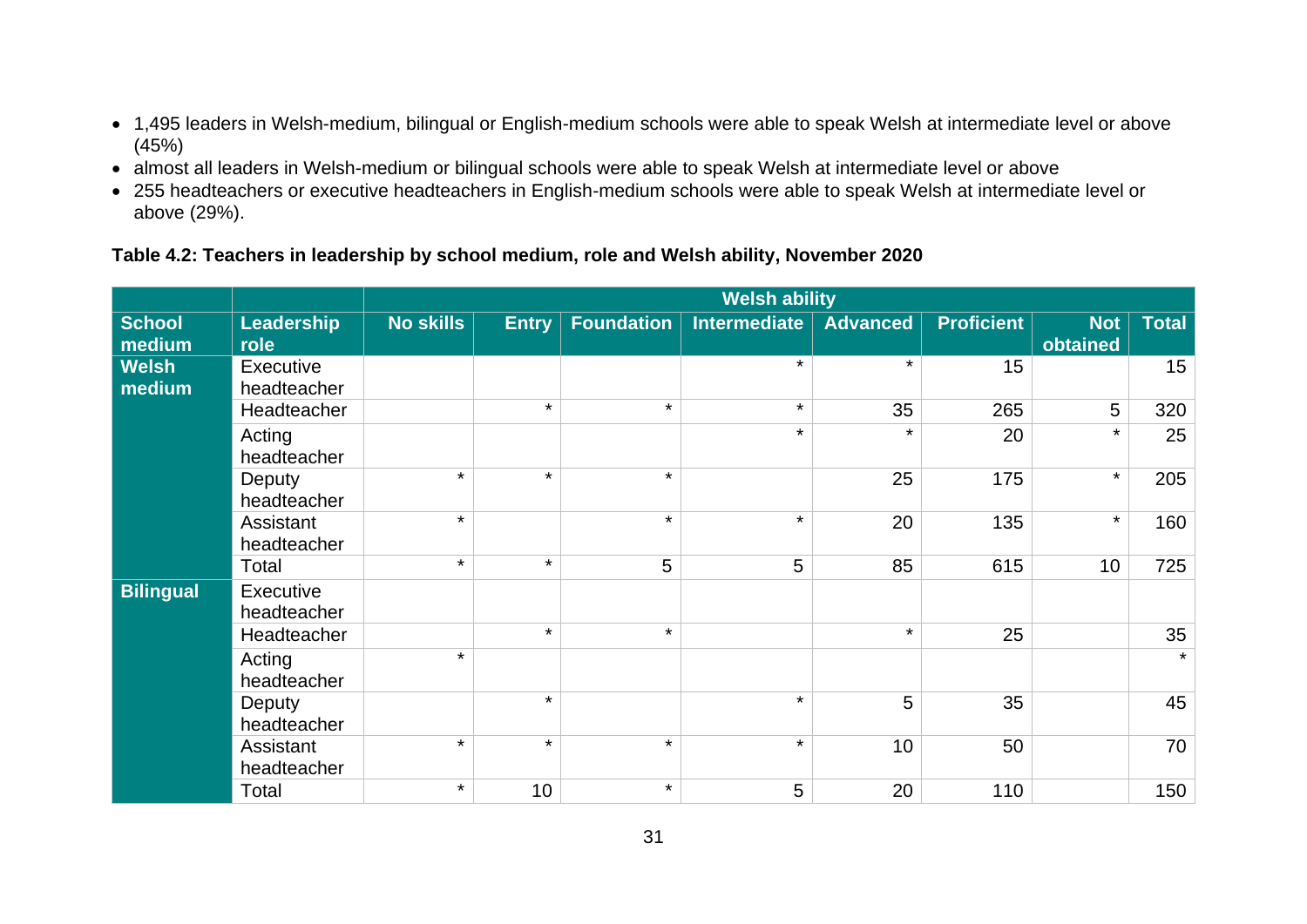| <b>English</b><br>medium       | Executive<br>headteacher | 5       | 10      | 15  | $\star$ | $\star$ | $\star$ | $\star$ | 45      |
|--------------------------------|--------------------------|---------|---------|-----|---------|---------|---------|---------|---------|
|                                | Headteacher              | 80      | 255     | 250 | 125     | 40      | 80      | 10      | 840     |
|                                | Acting<br>headteacher    | $\star$ | 20      | 30  | 10      | $\star$ | 10      | $\star$ | 80      |
|                                | Deputy<br>headteacher    | 90      | 225     | 265 | 120     | 45      | 60      | 10      | 815     |
|                                | Assistant<br>headteacher | 205     | 190     | 105 | 60      | 35      | 55      | 20      | 670     |
|                                | Total                    | 385     | 700     | 665 | 320     | 125     | 210     | 45      | 2,445   |
| <b>Not</b><br>applicable       | Executive<br>headteacher |         | $\star$ |     |         |         | $\star$ | $\star$ |         |
|                                | Headteacher              | 15      | 25      | 5   | $\star$ | $\star$ | 10      | $\star$ | 65      |
|                                | Acting<br>headteacher    |         | $\star$ |     |         |         | $\star$ |         | $\star$ |
|                                | Deputy<br>headteacher    | 15      | 25      | 5   | 5       |         | 10      | $\star$ | 55      |
|                                | Assistant<br>headteacher | 15      | 25      | 5   | $\star$ | $\star$ | 10      | $\star$ | 60      |
|                                | Total                    | 40      | 80      | 20  | 10      | 5       | 25      | 5       | 190     |
| <b>Total</b><br><b>schools</b> | Executive<br>headteacher | 5       | 10      | 15  | 5       | $\star$ | 15      | $\star$ | 60      |
|                                | Headteacher              | 95      | 285     | 260 | 130     | 85      | 380     | 20      | 1,255   |
|                                | Acting<br>headteacher    | 5       | 20      | 30  | 15      | 5       | 35      | $\star$ | 115     |
|                                | Deputy<br>headteacher    | 100     | 250     | 270 | 130     | 80      | 275     | 15      | 1,120   |
|                                | Assistant<br>headteacher | 225     | 220     | 115 | 65      | 65      | 250     | 25      | 960     |
|                                | Total                    | 430     | 785     | 695 | 345     | 235     | 960     | 65      | 3,510   |

Source: SWAC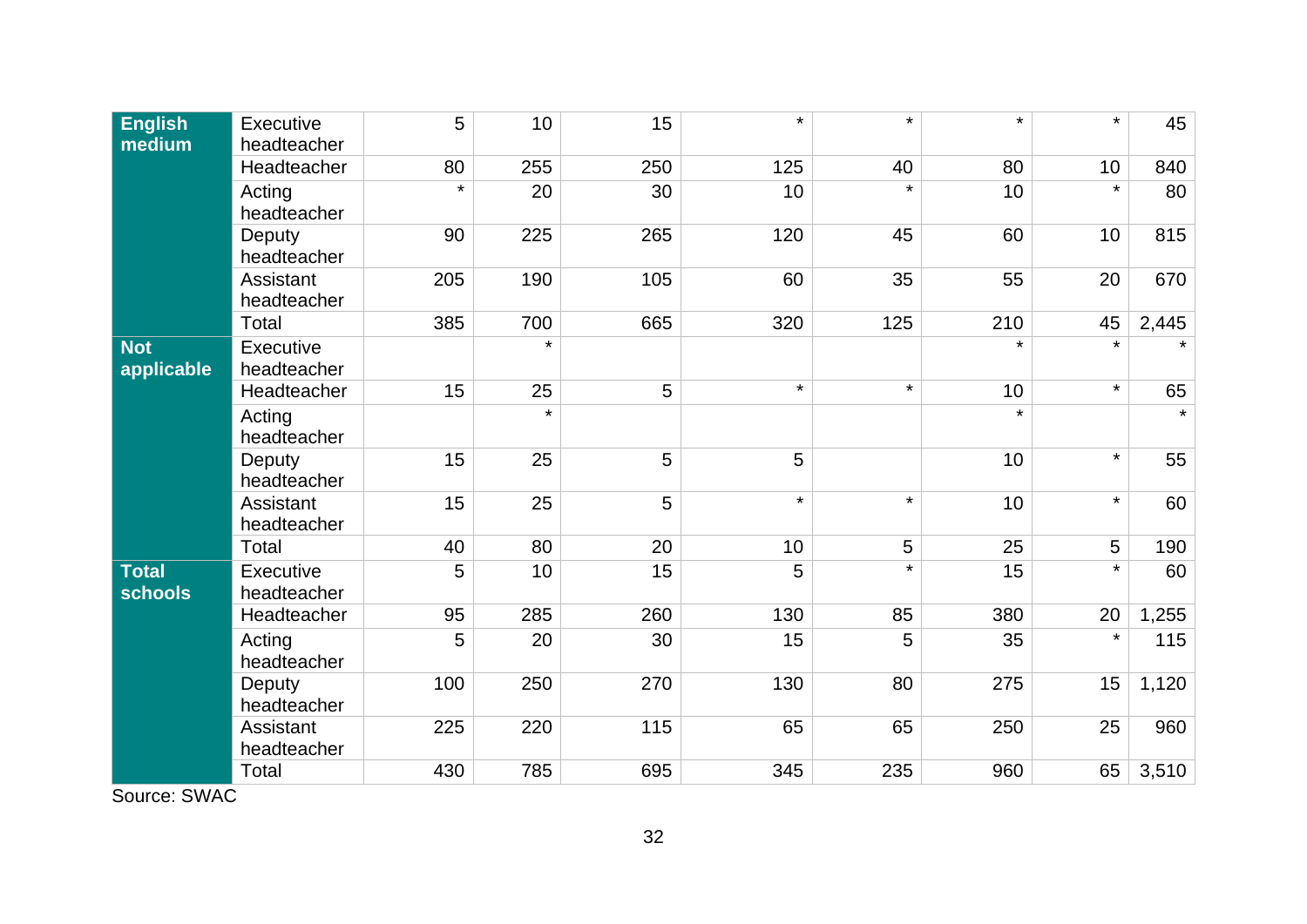Values rounded to the nearest 5. Where the headcount is less than 5, values have been supressed (\*).

Table 4.3 includes data on the age of teachers in leadership reporting their Welsh language ability at intermediate level or above by school sector, role and age range, November 2020 and shows that:

- in 2020, 46% of headteachers (including executive and acting heads) were aged 50 or older, with 42% aged 40 to 49 years old and only 11% aged 39 or younger
- in 2020, both deputy headteachers and assistant headteachers have a very similar age profile with 22% aged 50 or older, up to 51% between 40 to 49 years old and up to 30% aged 39 or younger.

This would suggest that there is a natural progression age from assistant and deputy roles to headteacher, and that pathways into headship are crucial to creating the future pool of headteachers.

| <b>Sector</b>          | Leadership role           | Aged 25<br>to 29 | Aged 30 to<br>39 | <b>Aged 40 to 49</b> | Aged 50 to $ $<br>59 | Aged 60<br>and<br>over | <b>Total</b>    |
|------------------------|---------------------------|------------------|------------------|----------------------|----------------------|------------------------|-----------------|
| Nursery and<br>primary | Executive<br>headteacher  |                  | $\star$          | 5                    | 10                   |                        | 20              |
|                        | Headteacher               |                  | 55               | 220                  | 230                  | 15                     | 520             |
|                        | Acting headteacher        |                  | 15               | 25                   | 10                   | $\star$                | 50              |
|                        | <b>Total headteachers</b> |                  | 70               | 250                  | 250                  | 15                     | 590             |
|                        | Deputy headteacher        | 5                | 115              | 180                  | 70                   | 5                      | 380             |
|                        | Assistant headteacher     | $\star$          | 40               | 80                   | 25                   | $\star$                | 150             |
|                        | Total                     | 5                | 230              | 515                  | 350                  | 25                     | 1,120           |
| Middle                 | Executive<br>headteacher  |                  |                  |                      | $\star$              |                        | $\star$         |
|                        | Headteacher               |                  | $\star$          | $\star$              | 5                    |                        | 10 <sup>°</sup> |
|                        | Acting headteacher        |                  |                  |                      |                      |                        |                 |

### **Table 4.3: School leaders with above intermediate Welsh skills by sector, role and age, November 2020**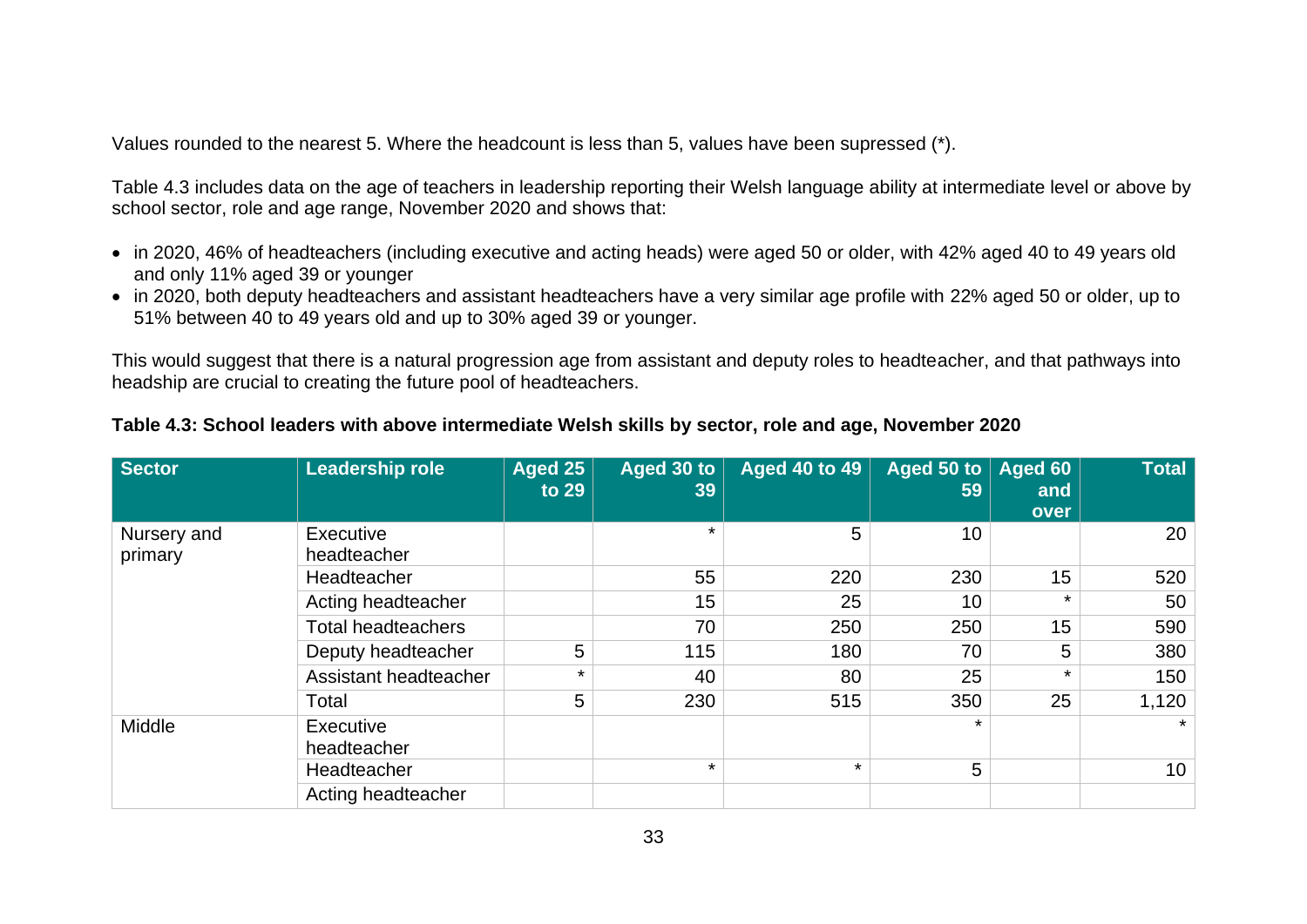|                      | <b>Total headteachers</b>       |         | $\star$ | $\star$ | 10              |         | 10 <sup>°</sup> |
|----------------------|---------------------------------|---------|---------|---------|-----------------|---------|-----------------|
|                      | Deputy headteacher              |         | 5       | 10      |                 |         | 20              |
|                      | Assistant headteacher           | $\star$ | 10      | 20      | 10 <sup>°</sup> |         | 40              |
|                      | Total                           | $\star$ | 15      | 30      | 25              |         | 70              |
| Secondary            | <b>Executive</b><br>headteacher |         |         |         | $\star$         |         | $\star$         |
|                      | Headteacher                     |         | $\star$ | 25      | 25              | $\star$ | 55              |
|                      | Acting headteacher              |         |         | $\star$ |                 |         | $\star$         |
|                      | <b>Total headteachers</b>       |         | $\star$ | 25      | 25              | $\star$ | 60              |
|                      | Deputy headteacher              | $\star$ | 15      | 35      | 20              | $\star$ | 70              |
|                      | Assistant headteacher           | $\star$ | 45      | 90      | 40              | $\star$ | 175             |
|                      | Total                           | $\star$ | 65      | 150     | 85              | 5       | 305             |
| <b>Total schools</b> | <b>Executive</b><br>headteacher |         | $\star$ | 5       | 15              |         | 25              |
|                      | Headteacher                     |         | 60      | 250     | 270             | 15      | 595             |
|                      | Acting headteacher              |         | 15      | 25      | 10              |         | 50              |
|                      | <b>Total headteachers</b>       |         | 75      | 285     | 295             | 20      | 675             |
|                      | Deputy headteacher              | 5       | 140     | 235     | 95              | 10      | 485             |
|                      | Assistant headteacher           | 5       | 100     | 195     | 80              | $\star$ | 380             |
|                      | Total                           | 10      | 310     | 690     | 460             | 30      | 1,495           |

#### Source: SWAC

Values rounded to the nearest 5. Where the headcount is less than 5, values have been supressed (\*).

Headteachers are required to hold the National Professional Qualification for Headship (NPQH) accreditation as a threshold for entry into headship. Table 4.4 outlines the number of candidates that have undertaken NPQH over the past 5 years. Only 4 candidates were assessed through the medium of Welsh in 2020 to 2021, and 22.46% of all applicants up to assessment in February 2020 chose Welsh as their assessment language. The number of candidates coming forward from Welsh-medium schools has grown year on year; however, increasing numbers are choosing to be assessed in English. Successful candidates